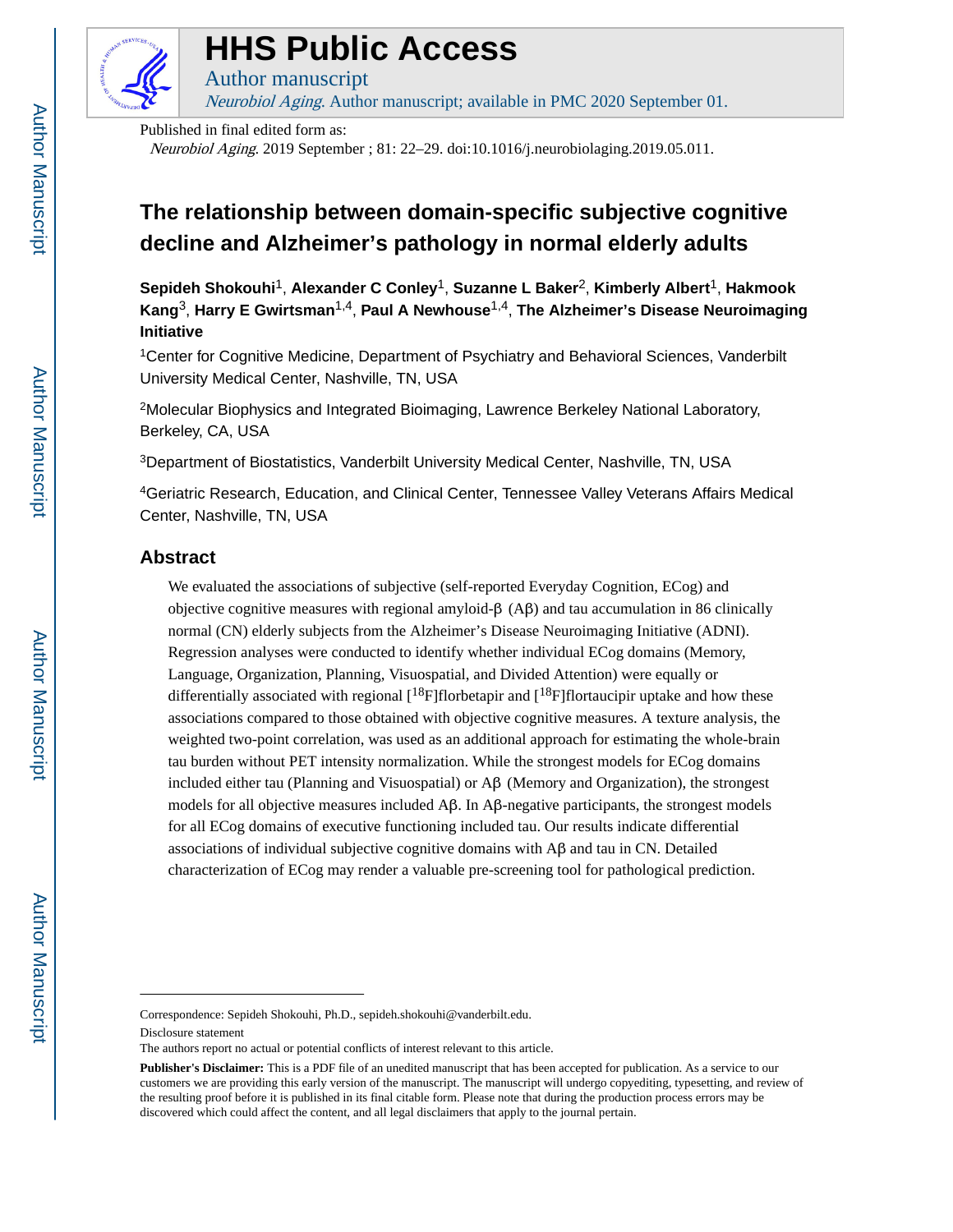## **Keywords**

[<sup>18</sup>F]flortaucipir; neurofibrillary tau tangles; subjective cognitive decline; amyloid beta plaques; Aging; Alzheimer's disease;  $[18F]$ florbetapir

## **1- Introduction**

Subjective cognitive decline (SCD) is increasingly recognized as a precursor to mild cognitive impairment (MCI). Older individuals with SCD are at higher likelihood of converting to MCI and dementia than those without SCD (Dufouil et al., 2005; Glodzik-Sobanska et al., 2007; Mitchell et al., 2014; Reisberg et al., 2010). However, SCD is etiologically heterogeneous and complex. Biomarker studies may help clarify the biological basis of SCD and pinpoint the most AD-predictive SCD characteristics as early as possible and help rule out other conditions that can lead to self-perceptions of cognitive alterations. Identifying the pathological pathways that influence subjective cognitive decline in the clinically normal elderly population is also critical for the identification and recruitment of at-risk participants in prevention trials before the onset of dementia. Self-recognized deficiencies can pertain to one or more cognitive domains, including memory, attention/ processing speed, language, executive function, orientation, and visuospatial skills. Understanding how biological factors influence individual SCD domains would provide valuable early diagnosis and prognosis information.

Amyloid-β (Aβ) plaques and Neurofibrillary tangles (NFTs) of misfolded hyperphosphorylated tau proteins begin to accumulate decades before the onset of clinical dementia, which raises the question of how they influence the manifestation of SCD in nondemented subjects. Previous research has established an association between SCD and preclinical AD pathologies (Amariglio et al., 2012; Amariglio et al., 2018; Amariglio et al., 2015; Barnes et al., 2006; Buckley et al., 2017; Jorm et al., 2004; La Joie et al., 2016; Perrotin et al., 2012; Snitz et al., 2015; Vogel et al., 2017). Most of these studies have focused on associations between subjective deficits within the memory domain and Aβ pathology. A recent study by Buckley and colleagues (Buckley et al., 2017) reported that preclinical subjective cognitive decline is associated with both increasing entorhinal tau burden and (to a lesser extent) global Aβ burden. However, they found that tau and Aβ do not necessarily interact to influence preclinical subjective cognitive decline.

In this study, we have conducted a comprehensive examination of the associations of two major AD pathologies (Aβ, tau) with objective and subjective cognitive measures to gain a more in-depth understanding of the pathological basis of SCD, measured with the Everyday Cognition (ECog) instrument (Farias et al., 2008) in clinically normal subjects. Specifically, we have addressed the central question of whether individual ECog domains (memory, language, executive functioning, and visuospatial processing) are equally or differentially linked with regional  $[18F]$ flortaucipir and  $[18F]$  florbetapir standardized uptake value ratios (SUVRs). We have utilized multiple regression models to (1) determine associations between individual pathologies (predictors) and each ECog domain (outcomes), (2)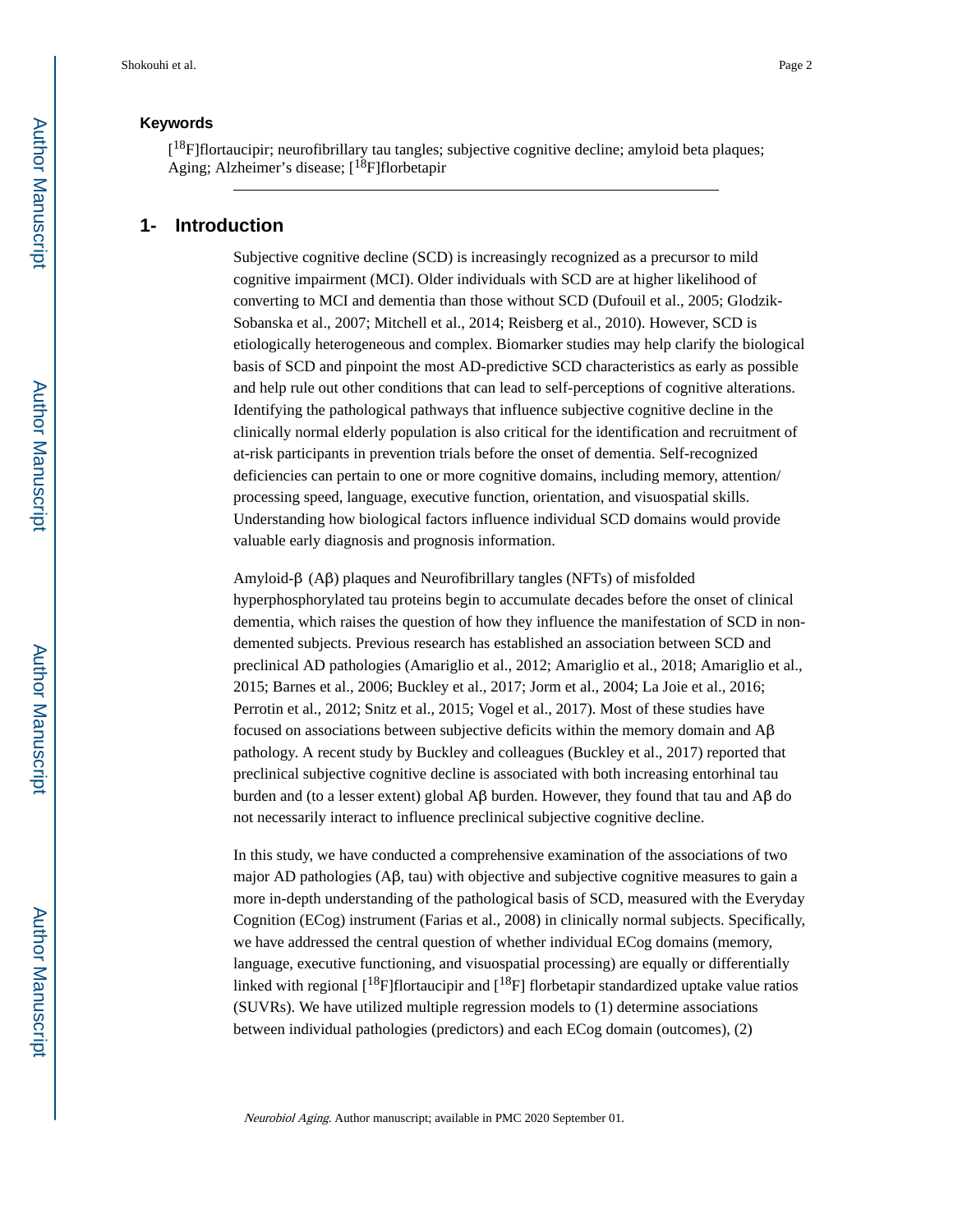Shokouhi et al. Page 3

construct the strongest prediction model (best combination of predictors) for each ECog domain, and (3) identify interactions between key predictors in the strongest models.

In addition to the regional tau SUVR values, we have conducted a post hoc whole brain texture analysis approach, the weighted two-point correlation function  $(wS_2)$ , as an additional approach for estimating the severity of tau burden. One of the main advantages of this technique is the elimination of the reference region normalization of PET image intensity, which may be relevant to early tau characterization in normal subjects when the  $[$ <sup>18</sup>F]flortaucipir SUVR signal is low and likely to affected by the background off-target binding (Baker SL, 2019).

## **2- Materials & Methods**

#### **2.1- Alzheimer's Disease Neuroimaging Initiative**

Data used in the preparation of this article were obtained from the Alzheimer's Disease Neuroimaging Initiative (ADNI) database ([adni.loni.usc.edu\)](http://adni.loni.usc.edu). This study was approved by the Institutional Review Board of Vanderbilt University Medical Center (IRB#181429). The ADNI was launched in 2003 as a public-private partnership, led by Principal Investigator Michael W. Weiner MD, with the primary goal to test whether serial magnetic resonance imaging (MRI), positron emission tomography (PET), other biological markers, and clinical and neuropsychological assessment can be combined to measure the progression of mild cognitive impairment (MCI) and early Alzheimer's disease (AD). Cognitive, demographic, and imaging data for this study were collected from 86 clinically normal (CN) ADNI subjects. We did not include any EMCI, MCI or AD subjects because this study focuses on associations between AD pathologies (Aβ and tau burden) and the earliest self-reported cognitive symptoms. The ADNI CN group has a Mini-Mental State Examination, MMSE (Folstein et al., 1983) memory scores of 24–30 (inclusive), a CDR of 0, and educationadjusted score on delayed recall of paragraph A from Wechsler Memory Scale Logical Memory II (E-WMS)  $\,$  9 for 16 or more years of education,  $\,$  5 for 8–15 years of education, ≥3 for 0–7 years of education. CN subjects are not diagnosed with MCI or dementia (based on the absence of significant impairment in cognitive functions and daily activity).

#### **2.2- Cognitive and neuropsychological measures**

Participants' global cognitive measures were obtained from their MMSE, Alzheimer's Disease Assessment Scale-cognitive subscale (ADAS-Cog), composite executive function (ADNI-EF), and composite memory (ADNI-MEM) scores (Crane et al., 2012; Gibbons et al., 2012). The ADNI-EF is a composite executive function score derived from the baseline scores of a number of tasks including Category Fluency, Clock Drawing, Digit Span Backwards, Digit Symbol Substitution, as well as Trails A and B. The ADNI-MEM is a composite score combining recognition and recall scores from a number of tasks including the ADAS-Cog, Rey Auditory Verbal Learning Test (RAVLT), MMSE and Logical Memory Task. Self-reported ECog (Farias et al., 2008) scores were used as a measure of subjective cognitive decline. The self-rated ECog questionnaire comprised six subscales, including Everyday Memory, Everyday Language, Everyday Visuospatial abilities, Everyday Planning, Everyday Organization, and Everyday Divided Attention.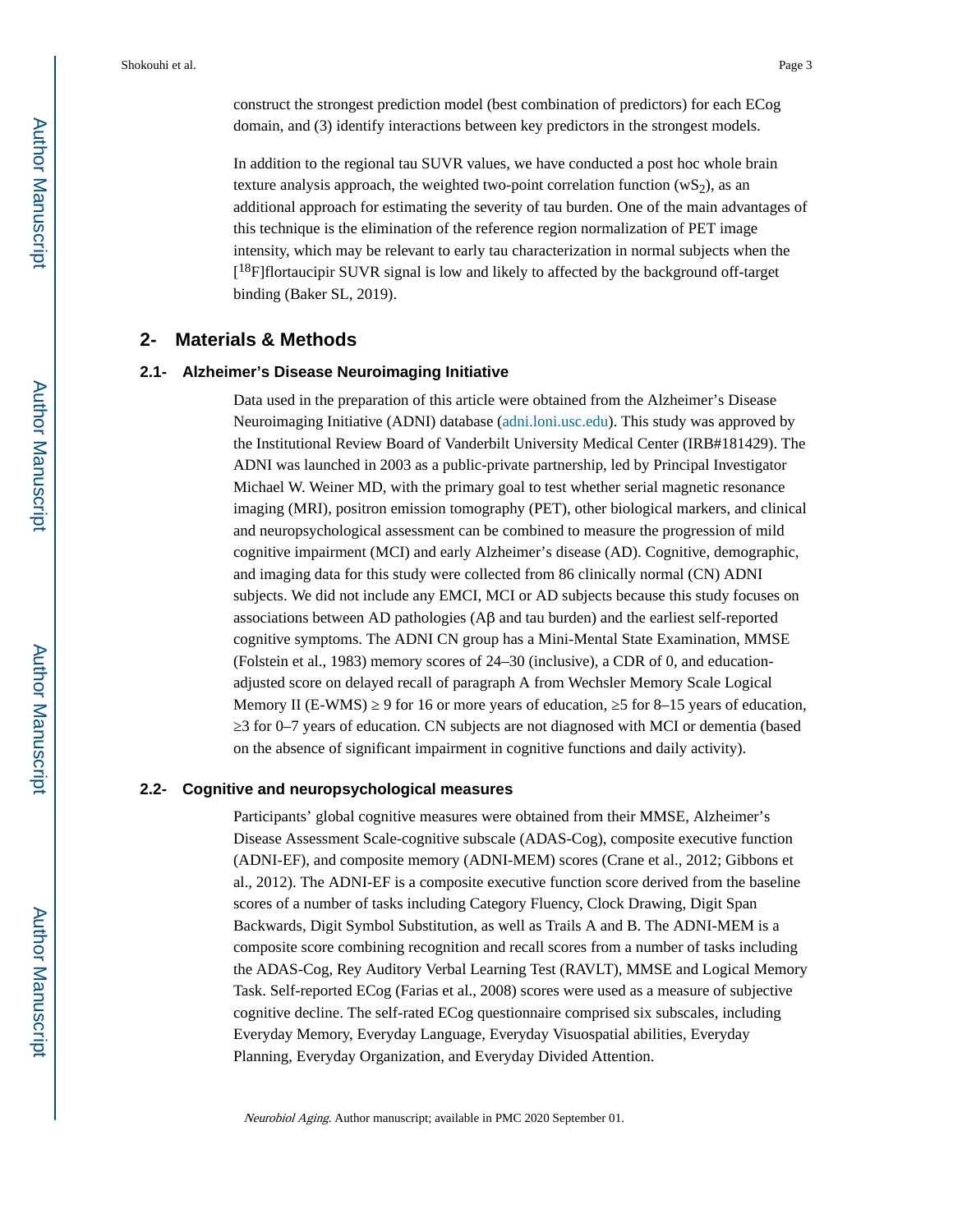## **2.3- Pre-processing of imaging data**

**Tau PET—**All ADNI [<sup>18</sup>F]Flortaucipir scans were acquired at participating sites following the standardized ADNI protocol for  $[18F]$ Flortaucipir ([adni.loni.usc.edu\)](http://adni.loni.usc.edu). In brief, the injection of 370 MBq  $\pm$  10% of [<sup>18</sup>F]Flortaucipir was followed by a 30 min (6X5min) frames) PET scan starting at 75–105 minutes post-injection. The temporal frames were uploaded to USC's Laboratory of Neuroimaging ADNI database (LONI) where they were coregistered, averaged, and smoothed with a scanner-specific filter derived from each site's Hoffman brain phantom to obtain a common isotropic resolution of 8 mm full width at half maximum (FWHM) resolution.  $[18F]$ Flortaucipir SUVR values from six regions (Braak I-IV) (Schöll et al., 2016) were directly downloaded from the ADNI PET imaging archive. The regional SUVR values were normalized by the inferior cerebellar gray matter uptake (Baker et al., 2017) and re-grouped into Braak I (entorhinal), BraakIII-IV (limbic), and Braak V-VI (isocortical) regions of interest (ROIs).

**A**β **PET—**All ADNI [18F]Florbetapir scans were acquired at participating sites following the standardized ADNI protocol for  $[{}^{18}F]F$ lorbetapir (Jagust et al., 2015). Regional [<sup>18</sup>F]Florbetapir SUVR values (normalized by the whole cerebellum) were directly downloaded from the ADNI PET imaging archive. We used SUVR values from four ROIs, the anterior-posterior cingulate, lateral parietal (including precuneus), frontal, and lateral temporal cortices (Farrell et al., 2018; Landau et al., 2014; Palmqvist et al., 2017; Perrotin et al., 2012; Villeneuve et al., 2015) for the subsequent statistical analyses. In addition to individual regional SUVR values, a mean composite ROI SUVR was calculated, and a threshold of 1.11 was applied to identify the Aβ-positive individuals (Landau et al., 2012).

## **2.4- Statistical analysis of the associations between tau-PET measures and cognitive and behavioral measures**

We utilized three types of regression models in R ([www.R-project.org\)](http://www.r-project.org/) to determine individual and combined associations between Aβ and tau pathologies and cognitive measures. Multiple simple linear regression models (model 1) were used as the first step to determine the associations of individual cognitive measures (outcomes) with individual regional pathologies (predictors). The regional  $[18F]$  florbetapir and  $[18F]$  flortaucipir values were included separately as predictors. All models included age, gender, and APOE- $\mathcal{E}4$ status (dichotomous variable) as covariates. We performed the Bonferroni correction whenever we needed to adjust for multiple comparisons. Backward-elimination regression analyses (model 2) were run for each objective and subjective (self-reported ECog) cognitive measure as outcome but included all regional  $[18F]$ florbetapir and  $[18F]$ flortaucipir SUVR values, age, sex, and APOE- $E4$  status as initial predictors. The backward-elimination procedure starts with an initial model that includes all predictors, followed by testing the deletion of each predictor using a chosen model fit criterion, and step-wise deleting predictors with the most statistically insignificant deterioration of the model fit. This process was used to determine which combination of predictors built the strongest model to fit a specific cognitive measure. Step-down method, i.e., backward-elimination, is usually better than the forward method (Mantel, 1970) and is also recommended over stepwise method (Harrell, 2015). The Akaike Information Criterion was used as a model selection criterion for a given set of data. The backward-elimination regression analyses were conducted first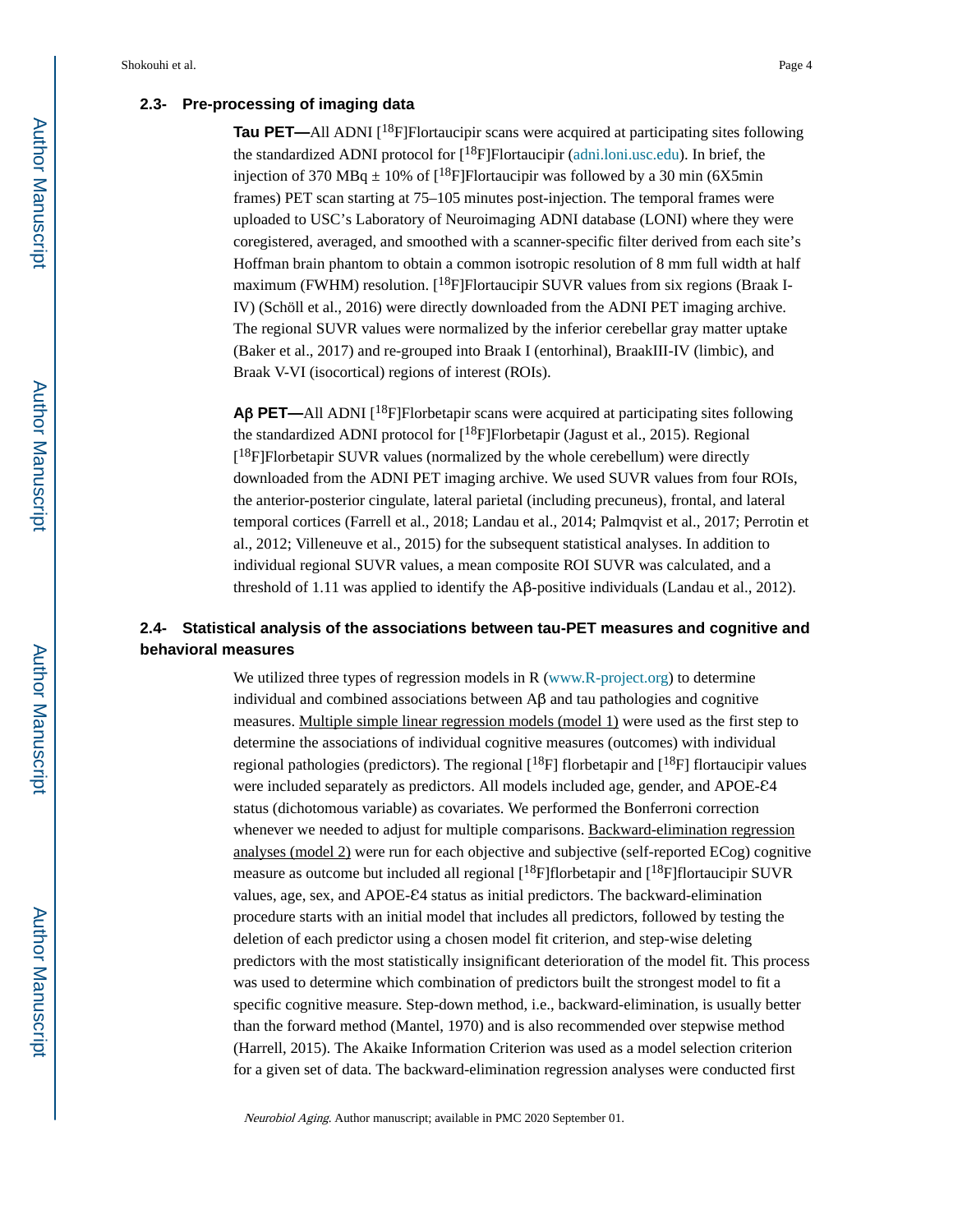for all CN subjects and then repeated for the Aβ-negative subjects of the CN group. Interactions between predictors (model 3): We tested multiple two-way interactions between individual regional tau, regional  $\mathsf{A}\beta$ , age, sex, and  $\mathsf{APOE-}\mathcal{E}4$  status. Due to a large number of predictors (10 variables) and outcomes (10 cognitive measures), we primarily focused on pairwise interactions between variables that were included in the strongest models (from step 2, backward elimination) for each subjective cognitive test.

#### **2.5- Post hoc wS2 Analysis**

Applied to a flortaucipir image, the  $wS_2$  analysis provides a quantitative characterization of spatial clustering of image intensity values in individual subjects' brain. We used this metric as an alternative approach for estimating the severity of global tau burden. We downloaded the ADNI SUV (standardized uptake value) images that were not intensity-normalized by any reference region, meaning that the uptake of the individual voxels had not been divided by the mean uptake of a reference region. Using SPM 12 (Ashburner, 2012), each tau PET SUV image was aligned with the subject's T1-weighted magnetic resonance imaging (MRI) volume and the cortical gray matter (GM) mask was segmented and applied to flortaucipir SUV image for the subsequent  $WS_2$  analysis (MATLAB 2018, MathWorks, Inc., Natick, Massachusetts, United States). The  $wS_2$  approach captures the image texture (spatial clustering) by pairwise comparison of the SUV signal intensities between different locations in gray matter. The outcome of this analysis is a single measure per subject that quantifies the (global) severity of spatial clustering of image intensity values as an estimate of the tau burden in the individual subject's brain. Detailed steps of this analysis are provided in the supplement section (supplement A). Applications of two-point correlation functions are described in previous literature (Blair et al., 1996; Jiao et al., 2008; Tewari et al., 2004). The three-step regression analyses (see 2.4) were repeated with the wS2-based global measure of tau burden. The wS<sub>2</sub>-based tau burden was combined with the global  $\overrightarrow{AB}$  SUVR measures in the backward-elimination regression analysis (model 2) to find the strongest model for predicting each cognitive measure. Pairwise interactions between  $\text{wS}_2$ -based tau and global Aβ SUVR were tested in model 3.

## **3- Results**

Table 1 provides a summary of subject-specific information, including age, sex, number of APOE- $\mathcal{E}4$  carriers, objective/subjective cognitive measures, global florbetapir SUVR values, and Aβ-positivity status. Out of 86 subjects, 39 were women. The average age at the time of the tau-PET scans was 78 $\pm$ 8. Out of 86 subjects, 24 subjects were APOE- $\epsilon$ 4 carriers, and 38 subjects were Aβ-positive.

## **3.1- Associations of individual regional pathologies with cognitive measures while including age, sex, and APOE-**Ɛ**4 status as covariates**

Tables 2 summarizes the results of the simple regression analyses for finding associations of each objective cognitive measure and each domain of the self-reported ECog with regional tau SUVR measures while including age, sex, and APOE- $\mathcal{E}4$  as covariates. The Bonferronicorrected P-value of 0.016 (0.05/3) was used to adjust for multiple comparisons across regional tau measures (Braak I, Braak III-IV, Braak V-VI). Associations with self-reported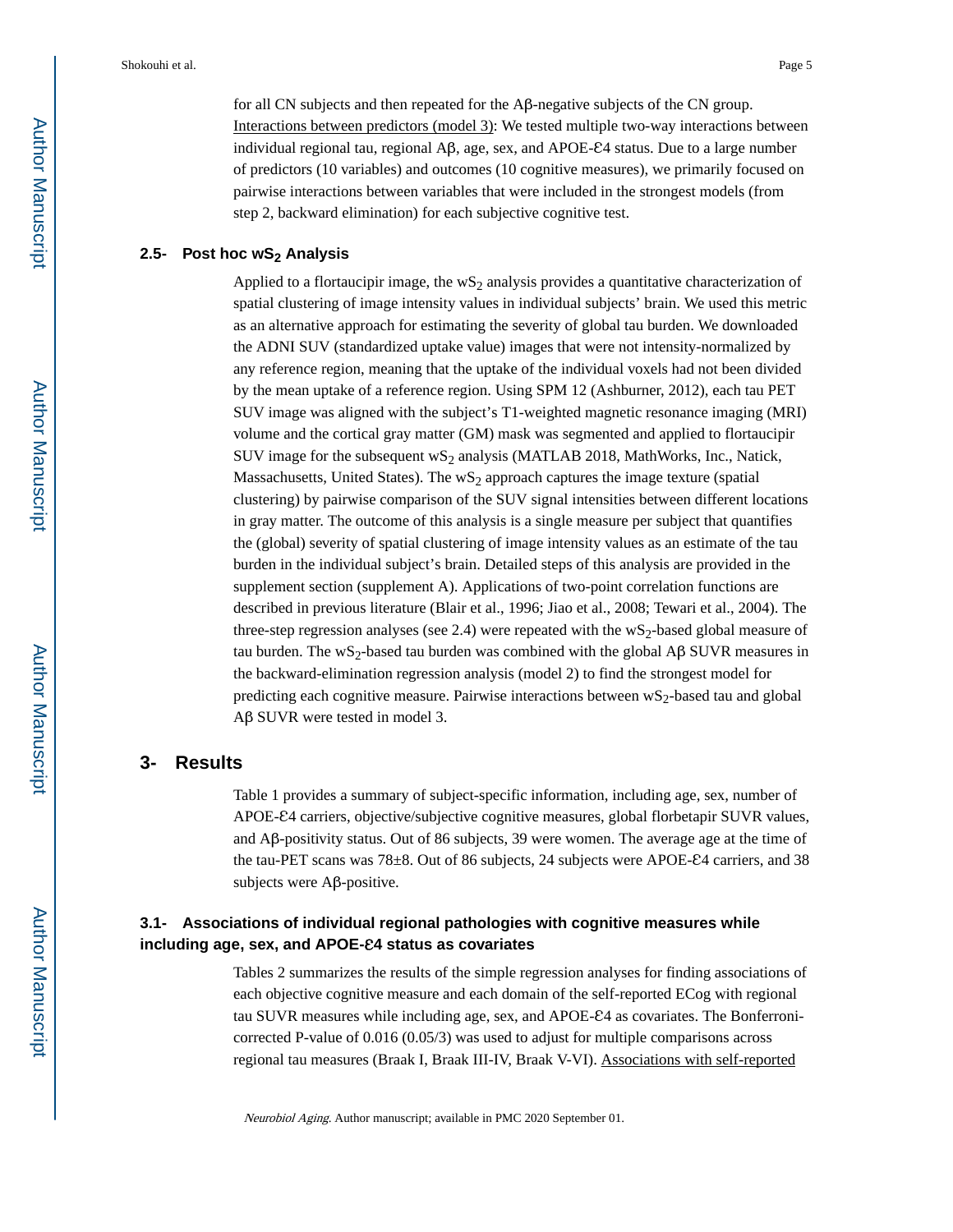ECog measures: The Braak SUVR values significantly predicted Everyday Planning (Braak I). Other, marginally significant  $(p<0.09)$  associations were found in models for predicting Everyday Visuospatial and Everyday Organization with Braak I SUVR as the predictor. Associations with objective cognitive measures: The Braak SUVR values significantly predicted the MMSE scores. Other, marginally significant associations were found for predicting ADNI-EF  $(p<0.1)$ .

Table 3 summarizes the results of the simple regression analyses for associations of each objective cognitive measure and each domain of the self-reported ECog with the regional Aβ SUVR measures while including age, sex, and  $APOE-E4$  as covariates. The Bonferronicorrected P-value of 0.0125 (0.5/4) was used to adjust for multiple comparisons across regional Aβ measures (parietal, frontal, temporal, cingulate). Associations with self-reported ECog measures: Significant associations were found in models for predicting Everyday Organization (all regions) and Everyday Memory (frontal lobe). Other, marginally significant associations (p<0.098) were found in Everyday Visuospatial (frontal lobe), and Everyday Language (parietal lobe). Associations with objective cognitive measures: Significant associations were found in models for predicting MMSE and ADAS\_cog. Other, marginally significant associations ( $p<0.07$ ) were found in models for predicting ADNI-MEM and ADNI-EF.

#### **3.2- Backward-elimination regression analysis**

Table 4 summarizes the results of the backward-elimination regression analyses for each objective cognitive performance test (MMSE, ADAS\_cog, ADNI-EF, ADNI-MEM) and each subjective cognitive measure (self-reported ECog domains: Everyday Memory, Everyday Language, Everyday Visuospatial, Everyday Planning, Everyday Organization, Everyday Divided Attention) as outcomes. Strongest models for self-reported ECog measures: The backward-elimination regression analysis indicated that the strongest models to predict ECog measures included either only Aβ (Everyday Memory, Everyday Language, Everyday Organization), only tau (Everyday Planning, Everyday Visuospatial), or none (Everyday Divided Attention). When applied to Aβ-negative CN subjects, the strongest models for Everyday Visuospatial and Everyday Planning continued to include tau only (Braak I) whereas the model for Everyday Memory continued to include Aβ only (cingulate cortex with marginal significance). In Aβ-negative subjects, both tau and  $\text{A}$ β were included in the strongest model for predicting Everyday Organization. The strongest model for predicting Everyday Divided Attention in Aβ-negative CN subjects included tau. Strongest models for objective cognitive measures: The strongest models for predicting the objective cognitive measures included  $\mathsf{A}\beta$ , mostly without tau (MMSE, ADAS\_cog, ADNI-EF). The best model for predicting ADNI-MEM included both tau and Aβ. When excluding Aβpositive CN subjects, the strongest models for ADNI-EF and ADNI-MEM included both pathologies.

#### **3.3- Interactions between predictors**

**Interactions with age—**We found significant interactions between tau and age when predicting Everyday Visuospatial ( $p = 0.027$  for Braak I SUVR), Everyday Planning ( $p=$ 0.002 for Braak I SUVR and  $p = 0.04$  for Braak III-IV SUVR) and ADNI-MEM ( $p = 0.034$ )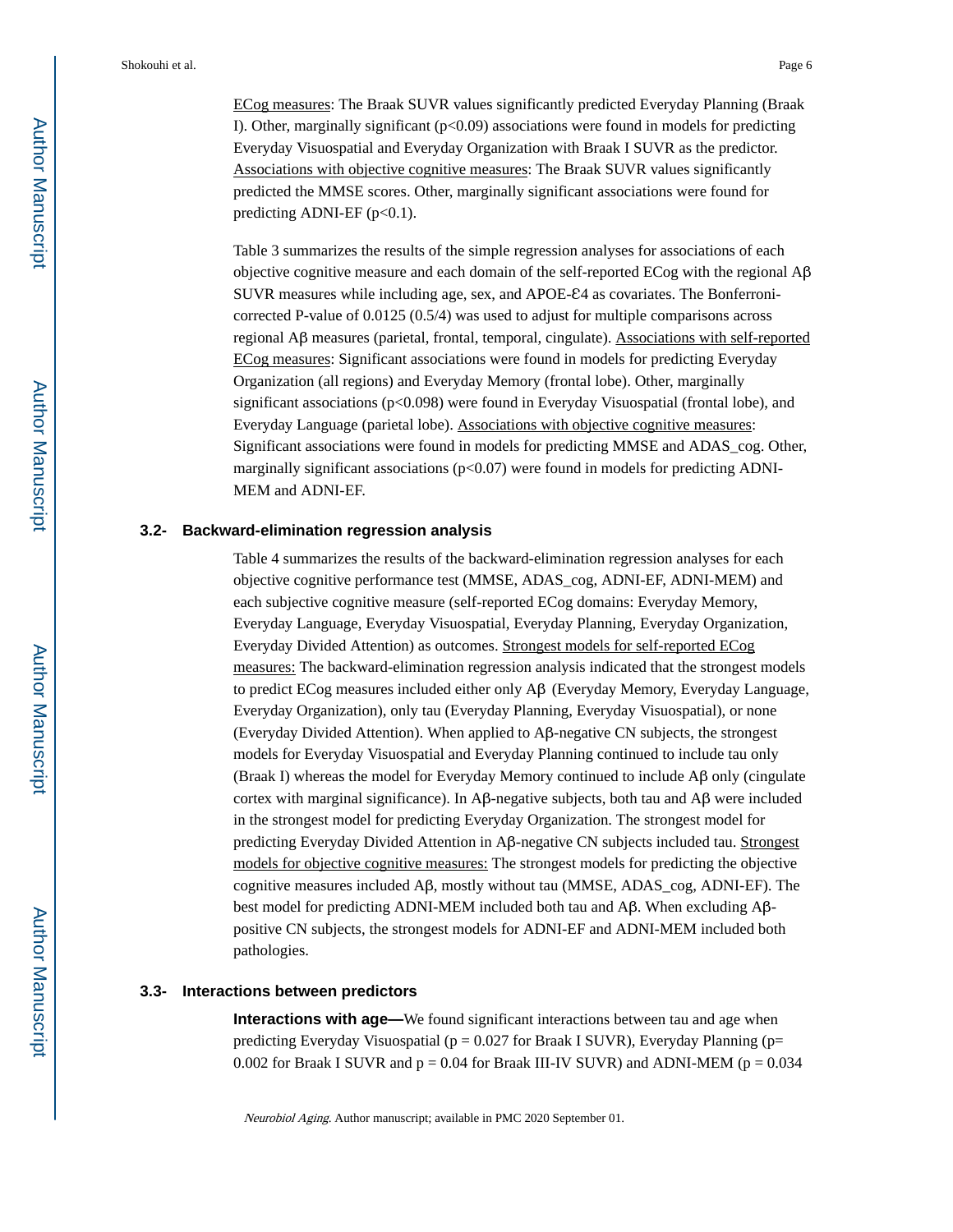for Braak III-IV SUVR). We found significant interactions between Aβ (temporal lobe) and age when predicting Everyday Organization ( $p = 0.03$ ). Interactions between AD pathologies: When including all CN subjects, no interactions were found between the pathologies to predict the ECog domains. However, we found a significant interaction between Aβ (cingulate cortex) and tau (Braak III-IV) when predicting Everyday Organization ( $p = 0.017$ ) only in Aβ-negative subjects.

#### **3.4- Analysis with wS2-based tau measures**

With the simple regression model, we found significant associations between  $wS_2$ -based tau and several objective cognitive measures, including MMSE (p<0.0001,  $R^2 = 0.30$ ), ADAS\_cog ( $p = 0.006$ ,  $R^2 = 0.28$ ), and ADNI-EF ( $p = 0.005$ ,  $R^2 = 0.24$ ). Also, we found significant associations between  $wS_2$ -based tau and individual self-reported ECog measures, including Everyday Planning (p=0.04,  $R^2$  = 0.16), Everyday Organization (p=0.01,  $R^2$  = 0.11), and Everyday Memory (p=0.006,  $R^2$ = 0.22). The associations between wS<sub>2</sub>-based tau and Everyday Visuospatial ( $p = 0.06$ ) and Everyday Language ( $p = 0.07$ ) were marginal. Backward elimination regression analysis of self-reported ECog measures and interactions between predictors: Similar to the SUVR-based results, the backward elimination regression analysis confirmed that the strongest models for Everyday Visuospatial and Everyday Planning included wS<sub>2</sub>-based tau (but not Aβ). Also, the strongest model for predicting Everyday Divided Attention did not include tau or Aβ. The strongest models for Everyday Organization and Everyday Memory included both  $wS_2$ -based tau and Aβ. We found significant interactions between  $wS_2$ -based tau and age when predicting Everyday Visuospatial ( $p = 0.0001$ ), Everyday Planning ( $p = 0.0008$ ), and Everyday Organization ( $p =$ 0.03). We found no interactions between  $WS_2$ -based tau and global Aβ. However, when including regional Aβ SUVR values, we found a significant interaction between  $wS_2$ -based tau and cingulate cortex Aβ for predicting Everyday Language ( $p=0.03$ ). Backward elimination regression analysis of objective cognitive measures and interactions between predictors: The strongest models for ADAS\_cog and ADNI-MEM included Aβ only. The strongest model for MMSE and ADNI-EF included wS<sub>2</sub>-based tau and A $\beta$ . We found significant interaction between tau and age in predicting MMSE.

## **4- Discussion**

Developing accessible screening tools that can predict the Alzheimer's-related pathological profile before a person begins to show more severe signs of cognitive and/or functional decline would provide an early opportunity to set apart a 'vulnerable' population for which preventive measures could be instituted and monitored. A growing body of research suggests that the presence of SCD in older normal adults predicts future decline and conversion to MCI and AD (Mitchell et al., 2014; Reisberg et al., 2010). However, SCD is etiologically heterogeneous and complex. Biomarker studies may help disentangle the biological basis of SCD and pinpoint the most AD-predictive characteristics in clinically normal subjects. Previous AD biomarker studies of SCD have primarily focused on the memory complaints (Amariglio et al., 2012; Amariglio et al., 2015; Barnes et al., 2006; Jorm et al., 2004; Kryscio et al., 2014; Snitz et al., 2015) by using either simple memory questions or constructing composite memory scores from different instruments, such as Everyday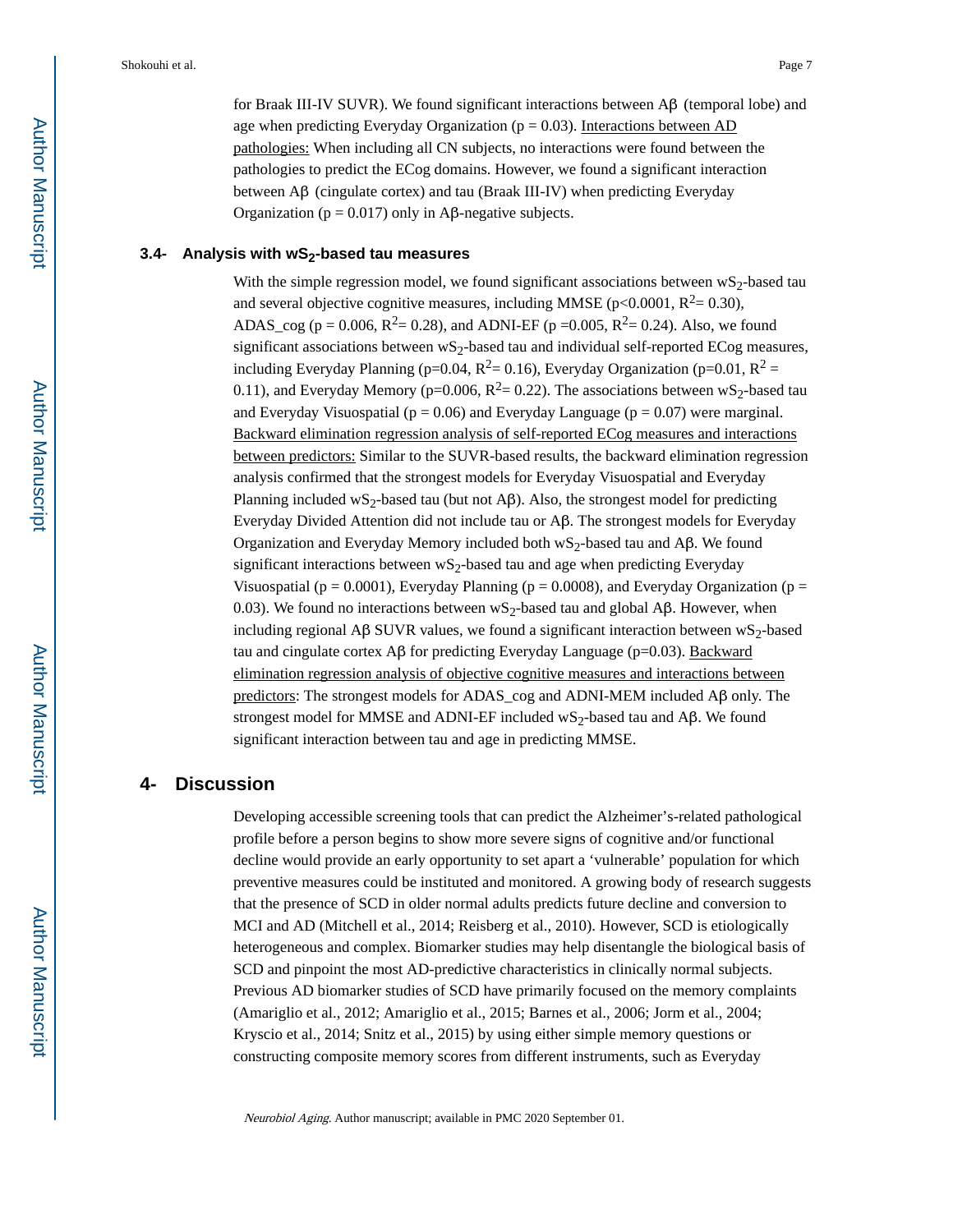Shokouhi et al. Page 8

Memory or Memory Functioning Questionnaire (Gilewski et al., 1990). Although recent evidence suggests that the associations between SCD and AD pathology (La Joie et al., 2016) are not restricted to the memory, it is not fully understood how individual SCD domains relate to Aβ and tau.

The objective of this study was to gain an in-depth understanding of the early pathological bases of objective and subjective cognitive alterations with specific focus on individual domains of the self-reported ECog test. We found preliminary evidence in support of differential associations of ECog domains with Aβ and tau pathologies. Our findings suggest that a detailed characterization of self-reported cognitive complaints may provide useful diagnosis and prognosis information. For instance, difficulties in thinking ahead or in developing schedules in advance of anticipated events (Everyday Planning) may be an important sign of progressing tauopathy. Regarding the associations of SCD with Aβ, our findings are consistent with those from a study by Amariglio and colleagues reporting that higher [<sup>11</sup>C]PiB-PET binding in normal individuals was primarily associated with both subjective complaints related to memory and Everyday Organization (Amariglio et al., 2012). Given that the episodic memory is among the earliest cognitive domains reported in preclinical AD, it is plausible to assume that initial self-reported memory concerns are influenced by Aβ, which is the earliest known AD biomarker (Jack et al., 2013). However, these relationships may change across the disease severity (Barnes et al., 2006), possibly due to the diminished self-perception of cognitive decline in MCI and AD patients with advanced neurodegeneration (Carr et al., 2000), or the plateauing of Aβ accumulation at advanced disease stages.

We found that the most robust models for Everyday Planning and Everyday Visuospatial included tau only. When excluding  $\mathsf{A}\mathsf{B}\text{-}\mathsf{positive}$  participants, the strongest model for all ECog domains related to executive functioning (Everyday Planning, Everyday Organization, and Everyday Divided Attention) and visuospatial skills included tau. It is possible that subjective decline of the executive function and visuospatial skills in the absence of substantial Aβ load may be an early sign of primary age-related tauopathy (PART). Josephs and colleagues (Josephs et al., 2017) analyzed 52 pathologically definite PART cases and found, after accounting for age at clinical examination, a significant association between tau burden and executive function and visuospatial skills. While the strongest models for the objective cognitive measures included Aβ by itself or together with tau (ADNI-MEM), the strongest models for the subjective cognitive measures included either tau only (Planning and Visuospatial) or Aβ only (Memory and Organization). These associations remained significant after adjusting each subjective cognitive model of table 4 with objective cognitive measures such as MMSE ( $p<0.021$ ) and ADNI-MEM ( $p<0.027$ ). If further validated, our findings may lay a conceptual foundation for an early prediction of neuropathological designations (e.g., PART and AD trajectories) based on domain-specific SCD characterization. A direct comparison of our finding with previous studies is not straightforward due to the heterogeneity in the selected SCD instruments and age differences across these studies. Currently, there is a lack of a standardized framework to assess SCD across different research groups (Rabin et al., 2015). Consequently, different SCD instruments may not have the same relationships with AD pathologies. Our ADNI CN subjects were 78±8 years of age and presented a more clinically advanced group in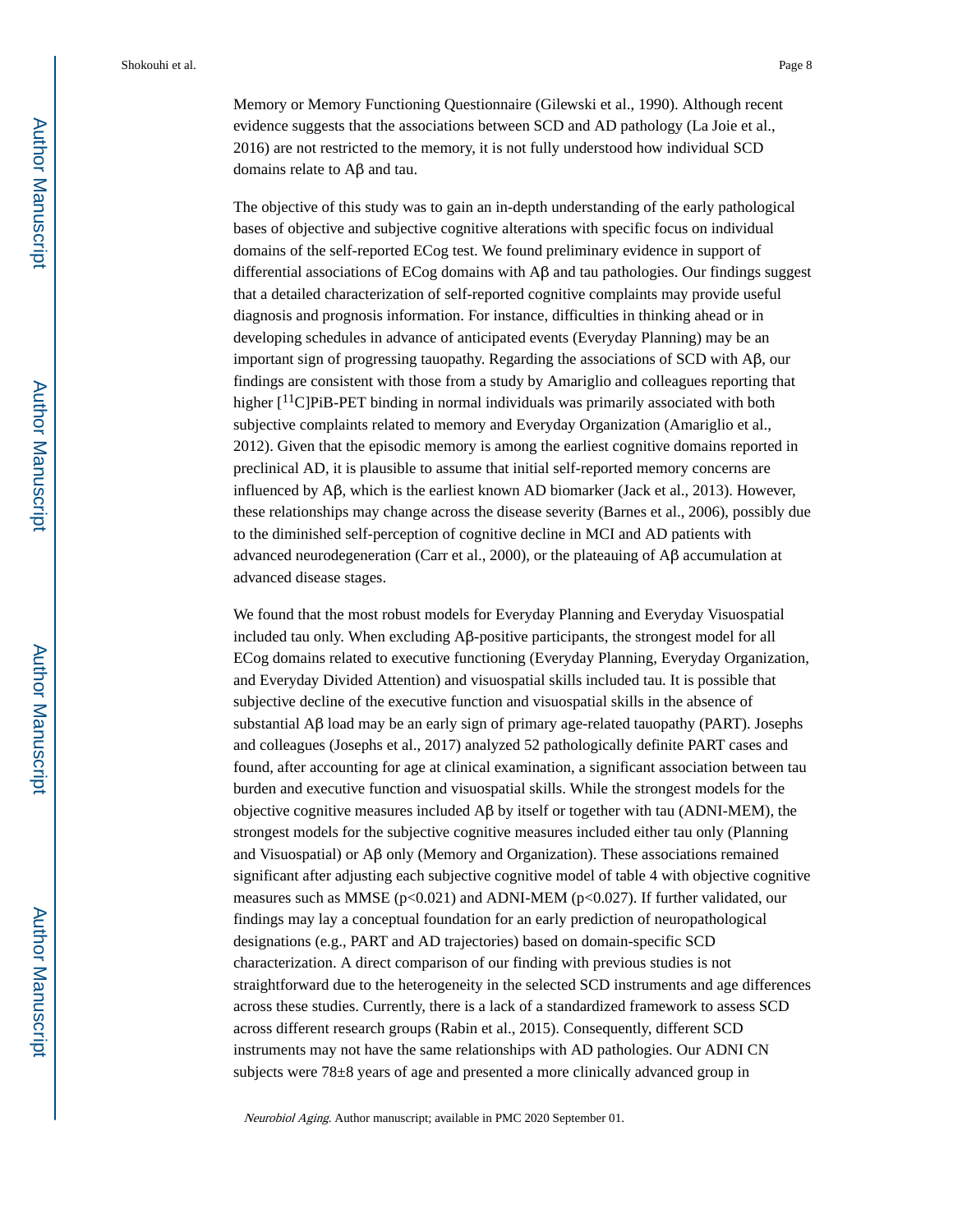Shokouhi et al. Page 9

comparison with other studies, such as the clinically normal group of the Harvard Aging Brain Study (Buckley et al., 2017). Future research should include younger subjects (and other cohorts) to help establish the validity of SCD as a prescreening tool for predicting individual pathological profiles (prevalence of Aβ, tau, or both) before conducting PET scans or lumbar punctures to determine evidence of biomarker positivity, thus reducing the costs associated with the selection of appropriate candidates for clinical trials that target a specific pathology (tau or Aβ).

The post hoc analysis with the weighted two-point correlation curves confirmed the associations of tau with Everyday Visuospatial and Everyday Planning. Moreover, and together with global  $\mathbf{A}\beta$ , wS<sub>2</sub>-based tau was present in the strongest model for predicting Everyday Organization and Everyday Memory (without interacting with Aβ). There is no reason to assume that tau should not be associated with subjective memory complaints in normal subjects. However, these associations may have gone undetected with SUVR-based tau measures, particularly when using Everyday Memory instead of more sensitive composite memory scores similar to Buckley et al. (Buckley et al., 2017). The overall associations between  $\mathbf{w}$ <sub>2</sub>-based tau and most cognitive measures were higher than the SUVR-based estimates of tau burden, possibly due to several methodological advantages of this metric which may be relevant to early tau characterization in normal subjects when the [<sup>18</sup>F]flortaucipir SUVR signal is low and likely to affected by the background off-target binding (Baker SL, 2019). However, the results of  $wS_2$ -based texture analysis should be interpreted with caution until future investigations can validate this technique with pathological data.

In summary, this study shows the significance of the subjective cognitive concept in normal and pathological aging using data from clinically normal ADNI subjects. Our analyses did not include longitudinal data. However, as ADNI is an ongoing database, more follow-up scans will be available in the upcoming years to evaluate longitudinal associations between Everyday Cognition domains and AD pathologies and determine how they change across different clinical diagnostic groups.

## **Conclusions**

In clinically normal subjects, individual domains of subjective cognitive decline have differential associations with  $\mathbf{A}\beta$  and tau. Unlike subjective cognitive measures, the best prediction models of objective cognitive measures include Aβ. Detailed characterization of subjective cognitive decline may render a valuable tool for pathological prediction (presence of Aβ, tau, or both) and has the potential to improve the identification of individuals with the greatest risk of future dementia.

## **Supplementary Material**

Refer to Web version on PubMed Central for supplementary material.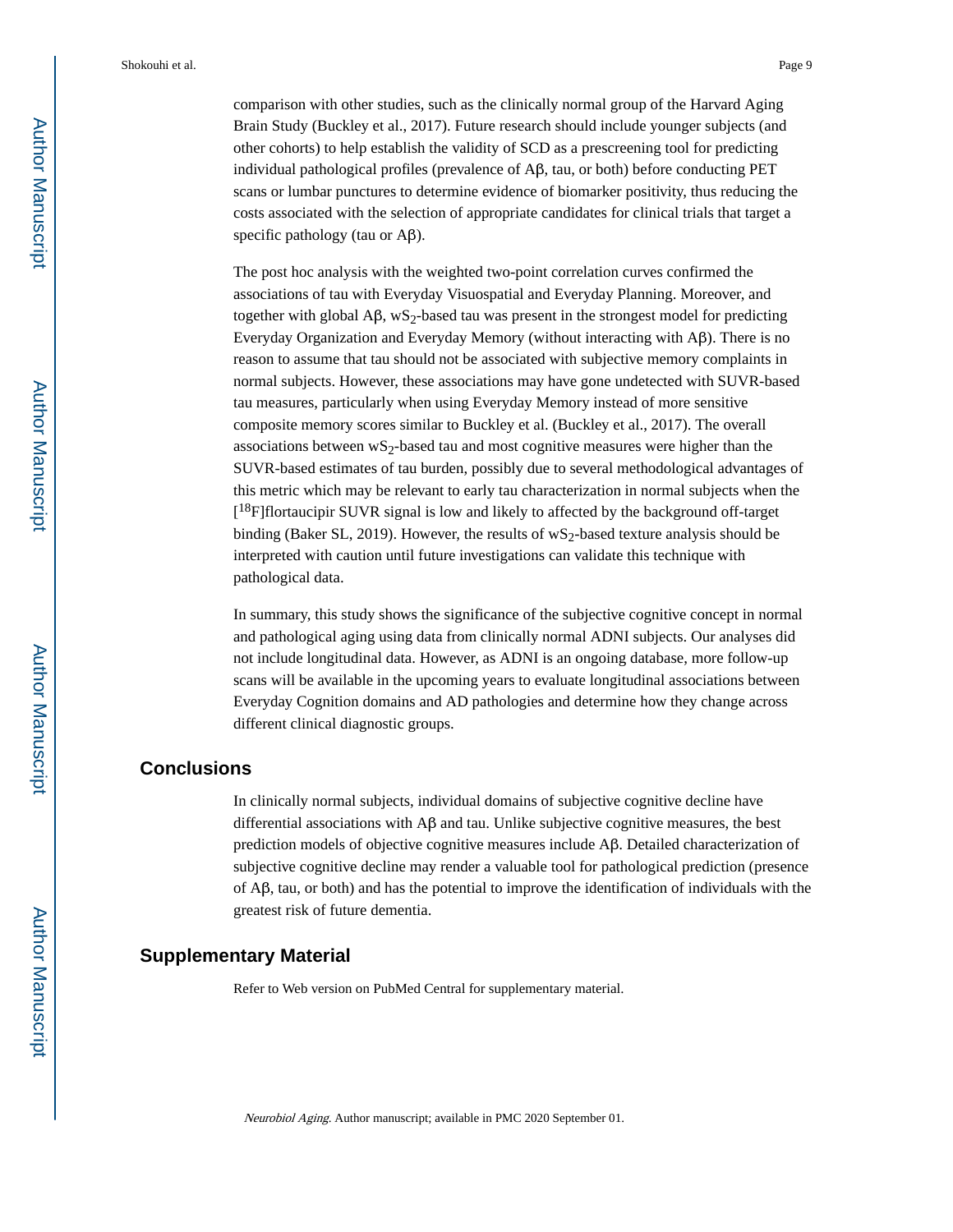## **Acknowledgment**

Data collection and sharing for this project was funded by the Alzheimer's Disease Neuroimaging Initiative (ADNI) (National Institutes of Health Grant U01 AG024904) and DOD ADNI (Department of Defense award number W81XWH-12-2-0012). ADNI is funded by the National Institute on Aging, the National Institute of Biomedical Imaging and Bioengineering, and through generous contributions from the following: AbbVie, Alzheimer's Association; Alzheimer's Drug Discovery Foundation; Araclon Biotech; BioClinica, Inc.; Biogen; Bristol-Myers Squibb Company; CereSpir, Inc.; Cogstate; Eisai Inc.; Elan Pharmaceuticals, Inc.; Eli Lilly and Company; EuroImmun; F. Hoffmann-La Roche Ltd and its affiliated company Genentech, Inc.; Fujirebio; GE Healthcare; IXICO Ltd.; Janssen Alzheimer Immunotherapy Research & Development, LLC.; Johnson & Johnson Pharmaceutical Research & Development LLC.; Lumosity; Lundbeck; Merck & Co., Inc.; Meso Scale Diagnostics, LLC.; NeuroRx Research; Neurotrack Technologies; Novartis Pharmaceuticals Corporation; Pfizer Inc.; Piramal Imaging; Servier; Takeda Pharmaceutical Company; and Transition Therapeutics. The Canadian Institutes of Health Research is providing funds to support ADNI clinical sites in Canada. Private sector contributions are facilitated by the Foundation for the National Institutes of Health ([www.fnih.org\)](http://www.fnih.org/). The grantee organization is the Northern California Institute for Research and Education, and the study is coordinated by the Alzheimer's Therapeutic Research Institute at the University of Southern California. ADNI data are disseminated by the Laboratory for Neuro Imaging at the University of Southern California. Funding: This study was supported by NIH grants R00 EB 009106, to S.Sh.

#### **References**

- Amariglio RE, Becker JA, Carmasin J, Wadsworth LP, Lorius N, Sullivan C, Maye JE, Gidicsin C, Pepin LC, Sperling RA, Johnson KA, Rentz DM, 2012 Subjective cognitive complaints and amyloid burden in cognitively normal older individuals. Neuropsychologia 50(12), 2880–2886. [PubMed: 22940426]
- Amariglio RE, Buckley RF, Mormino EC, Marshall GA, Johnson KA, Rentz DM, Sperling RA, 2018 Amyloid-associated increases in longitudinal report of subjective cognitive complaints. Alzheimer's & Dementia: Translational Research & Clinical Interventions 4, 444–449.
- Amariglio RE, Mormino EC, Pietras AC, Marshall GA, Vannini P, Johnson KA, Sperling RA, Rentz DM, 2015 Subjective cognitive concerns, amyloid-β, and neurodegeneration in clinically normal elderly. Neurology 85(1), 56–62. [PubMed: 26048028]
- Ashburner J, 2012 SPM: a history. Neuroimage 62(2), 791–800. [PubMed: 22023741]
- Baker SL HT, Maass A, LaJoie R, Jagust WJ, 2019 Effect of off-target binding on 18F-Flortaucipir variability in healthy controls across the lifespan. Journal of Nuclear Medicine Accepted.
- Baker SL, Maass A, Jagust WJ, 2017 Considerations and code for partial volume correcting [(18)F]- AV-1451 tau PET data. Data in brief 15, 648–657. [PubMed: 29124088]
- Barnes LL, Schneider JA, Boyle PA, Bienias JL, Bennett DA, 2006 Memory complaints are related to Alzheimer disease pathology in older persons. Neurology 67(9), 1581–1585. [PubMed: 17101887]
- Blair SC, Berge PA, Berryman JG, 1996 Using two-point correlation functions to characterize microgeometry and estimate permeabilities of sandstones and porous glass. Journal of Geophysical Research: Solid Earth 101(B9), 20359–20375.
- Buckley RF, Hanseeuw B, Schultz AP, Vannini P, Aghjayan SL, Properzi MJ, Jackson JD, Mormino EC, Rentz DM, Sperling RA, Johnson KA, Amariglio RE, 2017 Region-Specific Association of Subjective Cognitive Decline With Tauopathy Independent of Global β-Amyloid Burden. JAMA neurology 74(12), 1455–1463. [PubMed: 28973551]
- Carr DB, Gray S, Baty J, Morris JC, 2000 The value of informant versus individual's complaints of memory impairment in early dementia. Neurology 55(11), 1724. [PubMed: 11113230]
- Crane PK, Carle A, Gibbons LE, Insel P, Mackin RS, Gross A, Jones RN, Mukherjee S, Curtis SM, Harvey D, Weiner M, Mungas D, 2012 Development and assessment of a composite score for memory in the Alzheimer's Disease Neuroimaging Initiative (ADNI). Brain imaging and behavior 6(4), 502–516. [PubMed: 22782295]
- Dufouil C, Fuhrer R, Alperovitch A, 2005 Subjective Cognitive Complaints and Cognitive Decline: Consequence or Predictor? The Epidemiology of Vascular Aging Study. Journal of the American Geriatrics Society 53(4), 616–621. [PubMed: 15817007]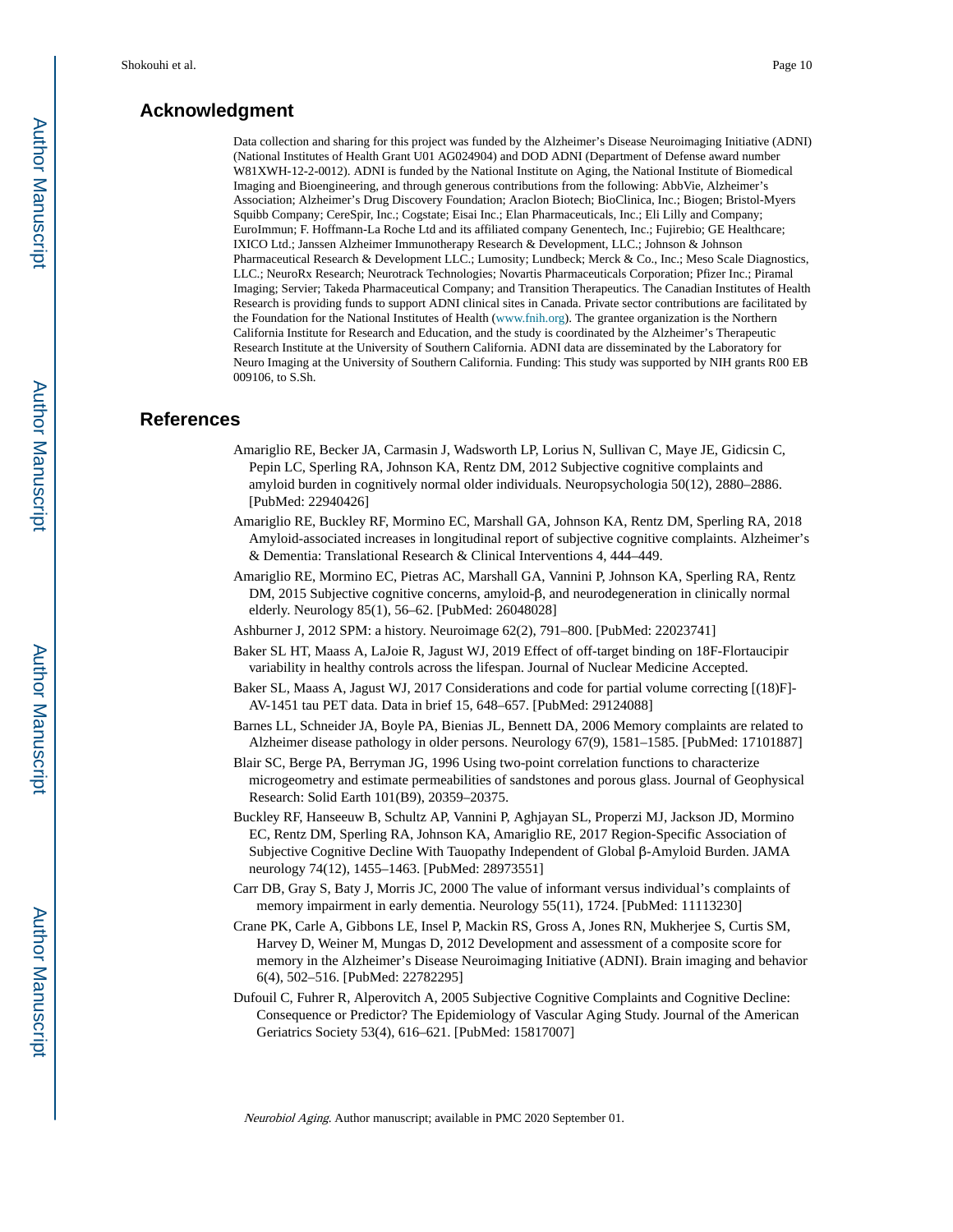- Farias ST, Mungas D, Reed BR, Cahn-Weiner D, Jagust W, Baynes K, Decarli C, 2008 The measurement of everyday cognition (ECog): scale development and psychometric properties. Neuropsychology 22(4), 531–544. [PubMed: 18590364]
- Farrell ME, Chen X, Rundle MM, Chan MY, Wig GS, Park DC, 2018 Regional amyloid accumulation and cognitive decline in initially amyloid-negative adults. Neurology 91(19), e1809. [PubMed: 30305451]
- Folstein MF, Robins LN, Helzer JE, 1983 The mini-mental state examination. Archives of General Psychiatry 40(7), 812–812. [PubMed: 6860082]
- Gibbons LE, Carle AC, Mackin RS, Harvey D, Mukherjee S, Insel P, Curtis SM, Mungas D, Crane PK, 2012 A composite score for executive functioning, validated in Alzheimer's Disease Neuroimaging Initiative (ADNI) participants with baseline mild cognitive impairment. Brain imaging and behavior 6(4), 517–527. [PubMed: 22644789]
- Gilewski MJ, Zelinski EM, Schaie KW, 1990 The Memory Functioning Questionnaire for assessment of memory complaints in adulthood and old age. Psychology and Aging 5(4), 482–490. [PubMed: 2278670]
- Glodzik-Sobanska L, Reisberg B, De Santi S, Babb JS, Pirraglia E, Rich KE, Brys M, de Leon MJ, 2007 Subjective Memory Complaints: Presence, Severity and Future Outcome in Normal Older Subjects. Dementia and Geriatric Cognitive Disorders 24(3), 177–184. [PubMed: 17641528]
- Harrell FE, 2015 Regression modeling strategies : with applications to linear models, logistic regression, and survival analysis. Springer, Cham.
- Jack CR Jr., Knopman DS, Jagust WJ, Petersen RC, Weiner MW, Aisen PS, Shaw LM, Vemuri P, Wiste HJ, Weigand SD, Lesnick TG, Pankratz VS, Donohue MC, Trojanowski JQ, 2013 Tracking pathophysiological processes in Alzheimer's disease: an updated hypothetical model of dynamic biomarkers. The Lancet. Neurology 12(2), 207–216. [PubMed: 23332364]
- Jagust WJ, Landau SM, Koeppe RA, Reiman EM, Chen K, Mathis CA, Price JC, Foster NL, Wang AY, 2015 The Alzheimer's Disease Neuroimaging Initiative 2 PET Core: 2015. Alzheimer's & dementia : the journal of the Alzheimer's Association 11(7), 757–771.
- Jiao Y, Stillinger FH, Torquato S, 2008 Modeling heterogeneous materials via two-point correlation functions. II. Algorithmic details and applications. Physical Review E 77(3), 031135.
- Jorm AF, Masaki KH, Davis DG, Hardman J, Nelson J, Markesbery WR, Petrovitch H, Ross GW, White LR, 2004 Memory complaints in nondemented men predict future pathologic diagnosis of Alzheimer disease. Neurology 63(10), 1960. [PubMed: 15557525]
- Josephs KA, Murray ME, Tosakulwong N, Whitwell JL, Knopman DS, Machulda MM, Weigand SD, Boeve BF, Kantarci K, Petrucelli L, Lowe VJ, Jack CR Jr., Petersen RC, Parisi JE, Dickson DW, 2017 Tau aggregation influences cognition and hippocampal atrophy in the absence of betaamyloid: a clinico-imaging-pathological study of primary age-related tauopathy (PART). Acta neuropathologica 133(5), 705–715. [PubMed: 28160067]
- Kryscio RJ, Abner EL, Cooper GE, Fardo DW, Jicha GA, Nelson PT, Smith CD, Van Eldik LJ, Wan L, Schmitt FA, 2014 Self-reported memory complaints. Neurology 83(15), 1359. [PubMed: 25253756]
- La Joie R, Perrotin A, Egret S, Pasquier F, Tomadesso C, Mezenge F, Desgranges B, de La Sayette V, Chetelat G, 2016 Qualitative and quantitative assessment of self-reported cognitive difficulties in nondemented elders: Association with medical help seeking, cognitive deficits, and β-amyloid imaging. Alzheimer's & dementia (Amsterdam, Netherlands) 5, 23–34.
- Landau SM, Mintun MA, Joshi AD, Koeppe RA, Petersen RC, Aisen PS, Weiner MW, Jagust WJ, Alzheimer's Disease Neuroimaging I, 2012 Amyloid deposition, hypometabolism, and longitudinal cognitive decline. Annals of neurology 72(4), 578–586. [PubMed: 23109153]
- Landau SM, Thomas BA, Thurfjell L, Schmidt M, Margolin R, Mintun M, Pontecorvo M, Baker SL, Jagust WJ, Alzheimer's Disease Neuroimaging I, 2014 Amyloid PET imaging in Alzheimer's disease: a comparison of three radiotracers. Eur J Nucl Med Mol Imaging 41(7), 1398–1407. [PubMed: 24647577]
- Mantel N, 1970 Why Stepdown Procedures in Variable Selection. Technometrics 12(3), 621–625.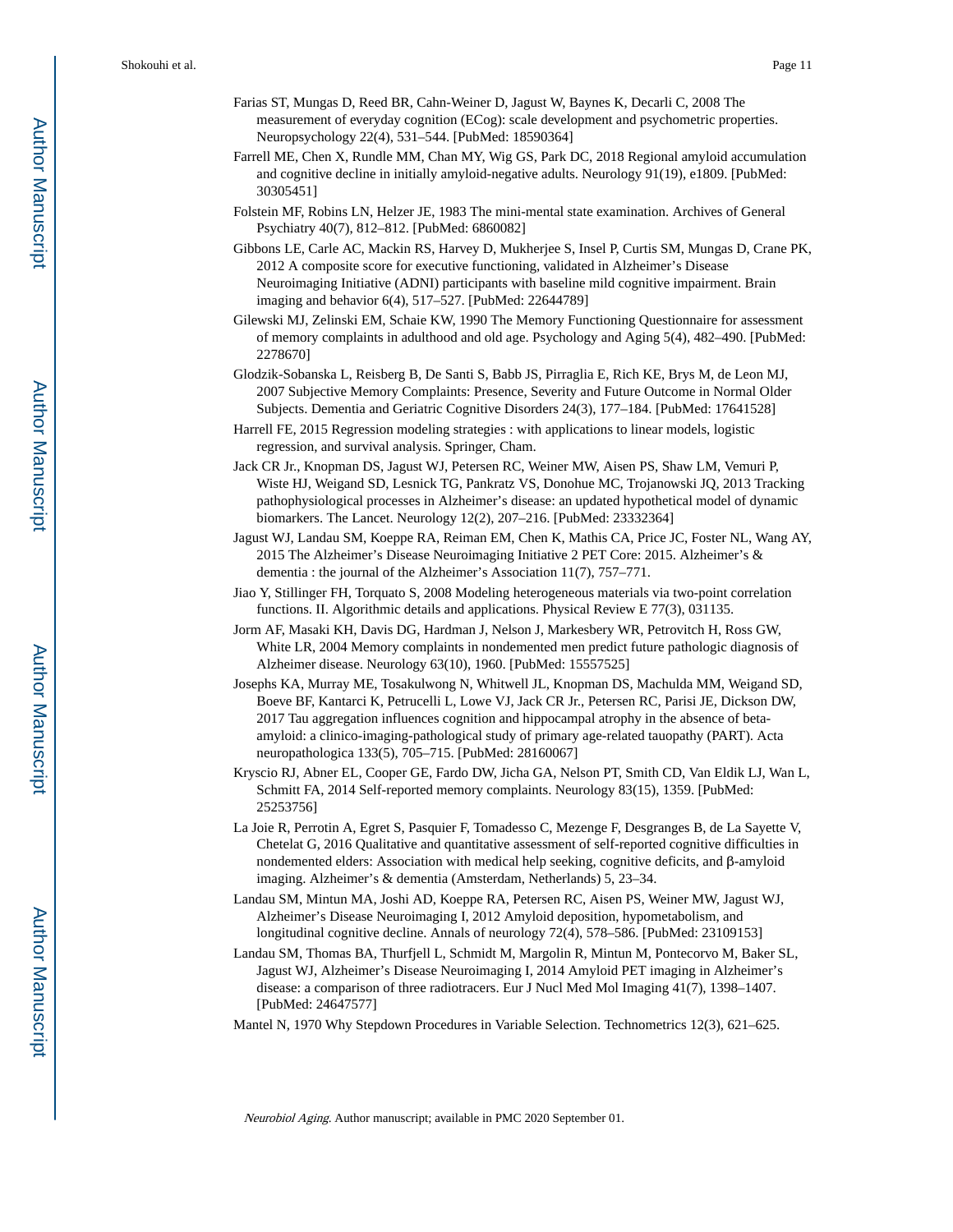- Mitchell AJ, Beaumont H, Ferguson D, Yadegarfar M, Stubbs B, 2014 Risk of dementia and mild cognitive impairment in older people with subjective memory complaints: meta-analysis. Acta Psychiatrica Scandinavica 130(6), 439–451. [PubMed: 25219393]
- Palmqvist S, Scholl M, Strandberg O, Mattsson N, Stomrud E, Zetterberg H, Blennow K, Landau S, Jagust W, Hansson O, 2017 Earliest accumulation of β-amyloid occurs within the default-mode network and concurrently affects brain connectivity. Nature Communications 8(1), 1214.
- Perrotin A, Mormino EC, Madison CM, Hayenga AO, Jagust WJ, 2012 Subjective cognition and amyloid deposition imaging: a Pittsburgh Compound B positron emission tomography study in normal elderly individuals. Archives of neurology 69(2), 223–229. [PubMed: 22332189]
- Rabin LA, Smart CM, Crane PK, Amariglio RE, Berman LM, Boada M, Buckley RF, Chetelat G, Dubois B, Ellis KA, Gifford KA, Jefferson AL, Jessen F, Katz MJ, Lipton RB, Luck T, Maruff P, Mielke MM, Molinuevo JL, Naeem F, Perrotin A, Petersen RC, Rami L, Reisberg B, Rentz DM, Riedel-Heller SG, Risacher SL, Rodriguez O, Sachdev PS, Saykin AJ, Slavin MJ, Snitz BE, Sperling RA, Tandetnik C, van der Flier WM, Wagner M, Wolfsgruber S, Sikkes SAM, 2015 Subjective Cognitive Decline in Older Adults: An Overview of Self-Report Measures Used Across 19 International Research Studies. Journal of Alzheimer's disease : JAD 48 Suppl 1(0 1), S63– S86. [PubMed: 26402085]
- Reisberg B, Shulman MB, Torossian C, Leng L, Zhu W, 2010 Outcome over seven years of healthy adults with and without subjective cognitive impairment. Alzheimer's & Dementia 6(1), 11–24.
- Schöll M, Lockhart SN, Schonhaut DR, O'Neil JP, Janabi M, Ossenkoppele R, Baker SL, Vogel JW, Faria J, Schwimmer HD, Rabinovici GD, Jagust WJ, 2016 PET Imaging of Tau Deposition in the Aging Human Brain. Neuron 89(5), 971–982. [PubMed: 26938442]
- Snitz BE, Weissfeld LA, Cohen AD, Lopez OL, Nebes RD, Aizenstein HJ, McDade E, Price JC, Mathis CA, Klunk WE, 2015 Subjective Cognitive Complaints, Personality and Brain Amyloidbeta in Cognitively Normal Older Adults. The American journal of geriatric psychiatry : official journal of the American Association for Geriatric Psychiatry 23(9), 985–993. [PubMed: 25746485]
- Tewari A, Gokhale AM, Spowart JE, Miracle DB, 2004 Quantitative characterization of spatial clustering in three-dimensional microstructures using two-point correlation functions. Acta Materialia 52(2), 307–319.
- Villeneuve S, Rabinovici GD, Cohn-Sheehy BI, Madison C, Ayakta N, Ghosh PM, La Joie R, Arthur-Bentil SK, Vogel JW, Marks SM, Lehmann M, Rosen HJ, Reed B, Olichney J, Boxer AL, Miller BL, Borys E, Jin L-W, Huang EJ, Grinberg LT, DeCarli C, Seeley WW, Jagust W, 2015 Existing Pittsburgh Compound-B positron emission tomography thresholds are too high: statistical and pathological evaluation. Brain : a journal of neurology 138(Pt 7), 2020–2033. [PubMed: 25953778]
- Vogel JW, Varga Doležalová M, La Joie R, Marks SM, Schwimmer HD, Landau SM, Jagust WJ, 2017 Subjective cognitive decline and β-amyloid burden predict cognitive change in healthy elderly. Neurology 89(19), 2002–2009. [PubMed: 28986416]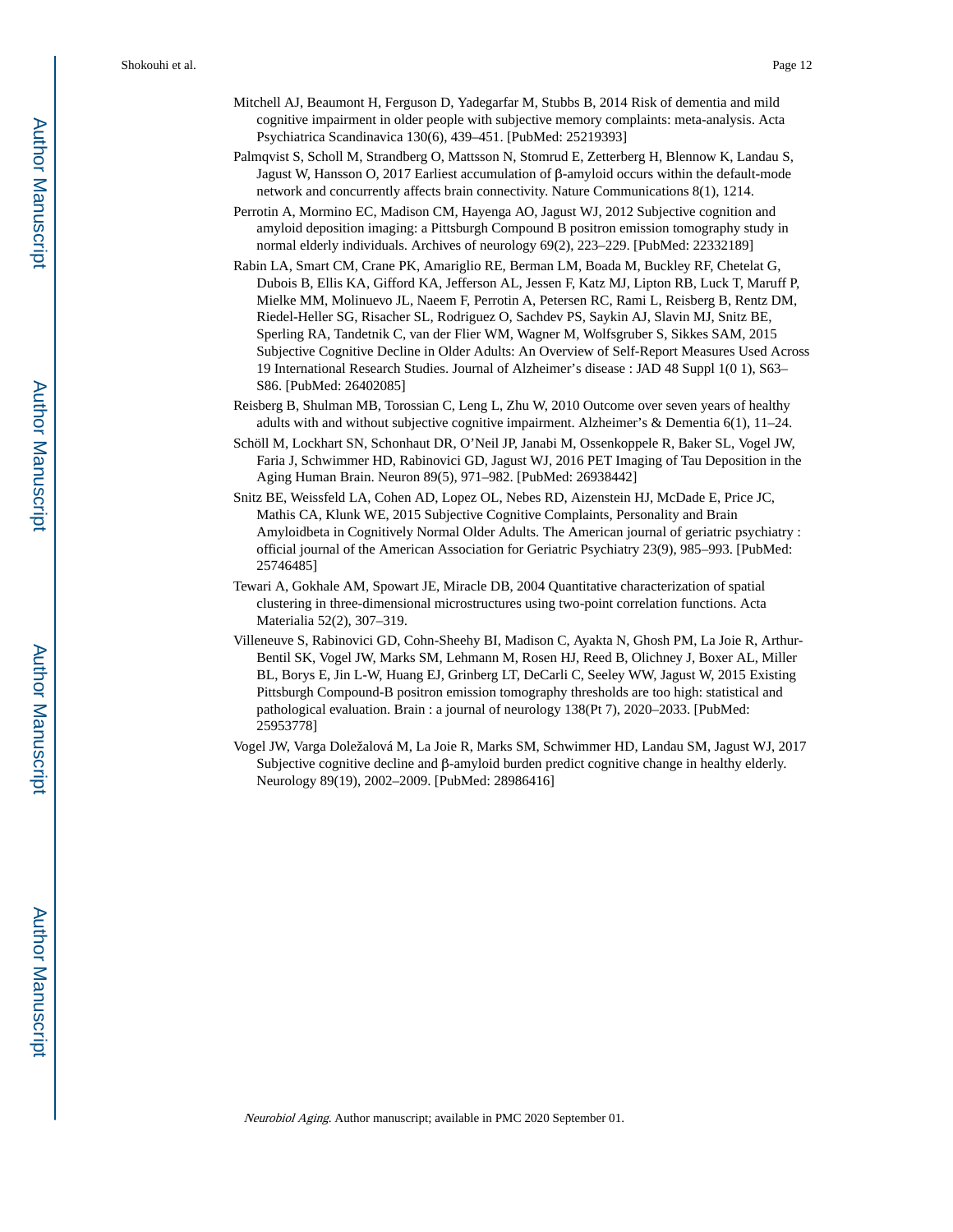## **Highlights**

- **•** The best models for predicting SCD domains of memory and organization include Aβ.
- **•** The best models for SCD domains of planning and visuospatial skills include tau.
- **•** Detailed characterization of SCD may help predict the AD pathological designations.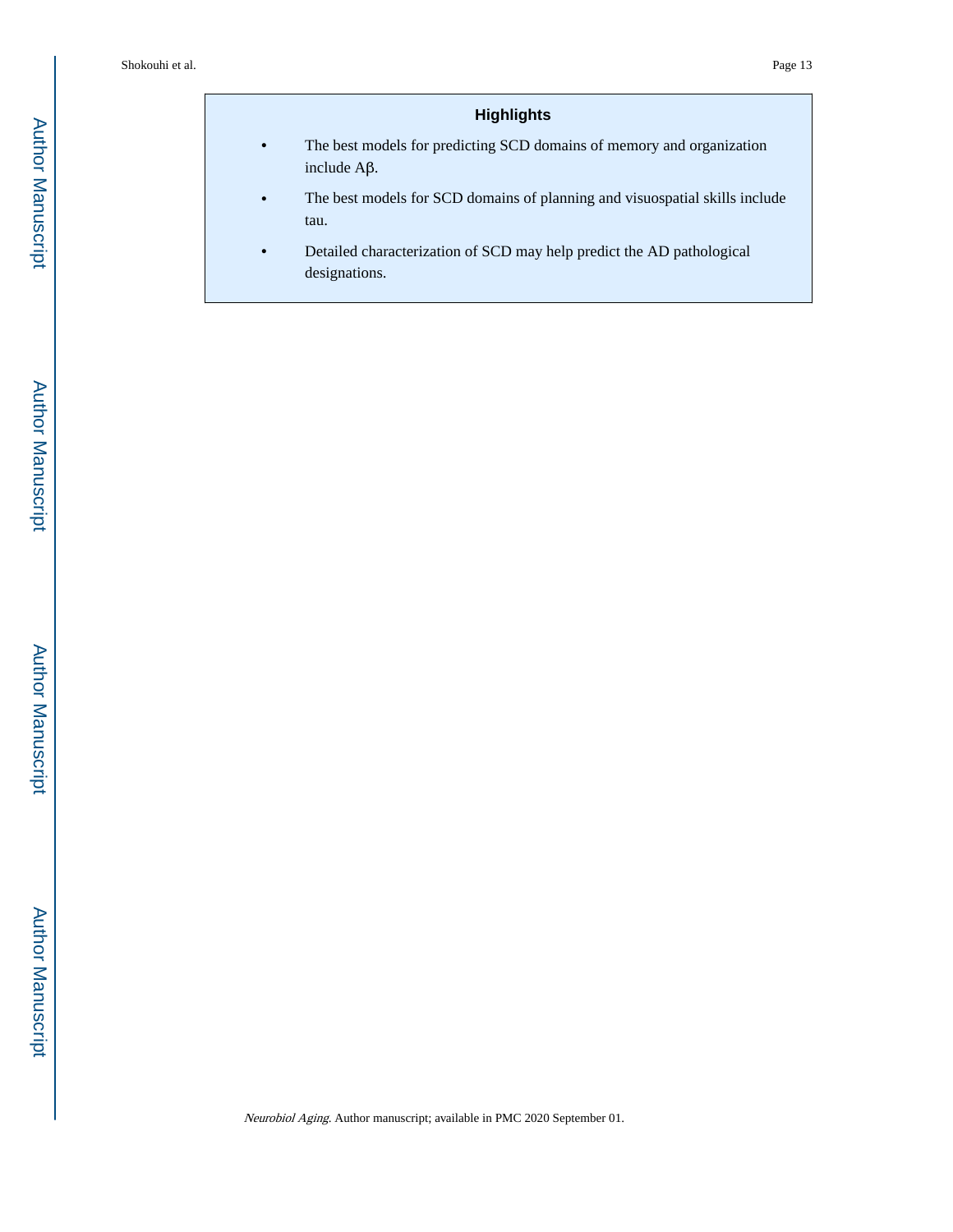## **TABLE 1.**

Subject demographics, cognitive performance measures, APOE-ε4 status, and Aβ-positivity

| <b>Parameters</b>                                                                  | <b>Values</b> |  |  |  |  |  |
|------------------------------------------------------------------------------------|---------------|--|--|--|--|--|
| Subjects, n                                                                        | 86            |  |  |  |  |  |
| Females, n                                                                         | 39            |  |  |  |  |  |
| Age, mean $yr \pm SD$                                                              | $78 \pm 8$    |  |  |  |  |  |
| APOE-£4 carriers, n                                                                | 24            |  |  |  |  |  |
| Global $[{}^{18}F]$ florbetapir uptake, mean SUVR $\pm$ SD                         | $1.2 \pm 0.2$ |  |  |  |  |  |
| $\overrightarrow{AB}$ -positive (based on 1.11 cutoff for global florbetapir SUVR) | 38            |  |  |  |  |  |
| Objective cognitive performance tests (mean $\pm$ SD)                              |               |  |  |  |  |  |
| <b>MMSE</b>                                                                        | $28 + 2$      |  |  |  |  |  |
| ADAS-cog                                                                           | $8 + 4$       |  |  |  |  |  |
| <b>ADNI-MEM</b>                                                                    | $0.9 \pm 0.6$ |  |  |  |  |  |
| <b>ADNI-EF</b>                                                                     | $0.9 + 0.8$   |  |  |  |  |  |
| Self-reported ECog measures (mean $\pm$ SD)                                        |               |  |  |  |  |  |
| Everyday Memory                                                                    | $1.7 + 0.5$   |  |  |  |  |  |
| Everyday Language                                                                  | $1.5 \pm 0.5$ |  |  |  |  |  |
| Everyday Visuospatial Abilities                                                    | $1.0 \pm 0.3$ |  |  |  |  |  |
| <b>Everyday Planning</b>                                                           | $1.2 \pm 0.4$ |  |  |  |  |  |
| Everyday Organization                                                              | $1.3 \pm 0.4$ |  |  |  |  |  |
| <b>Everyday Divided Attention</b>                                                  | $1.5 \pm 0.6$ |  |  |  |  |  |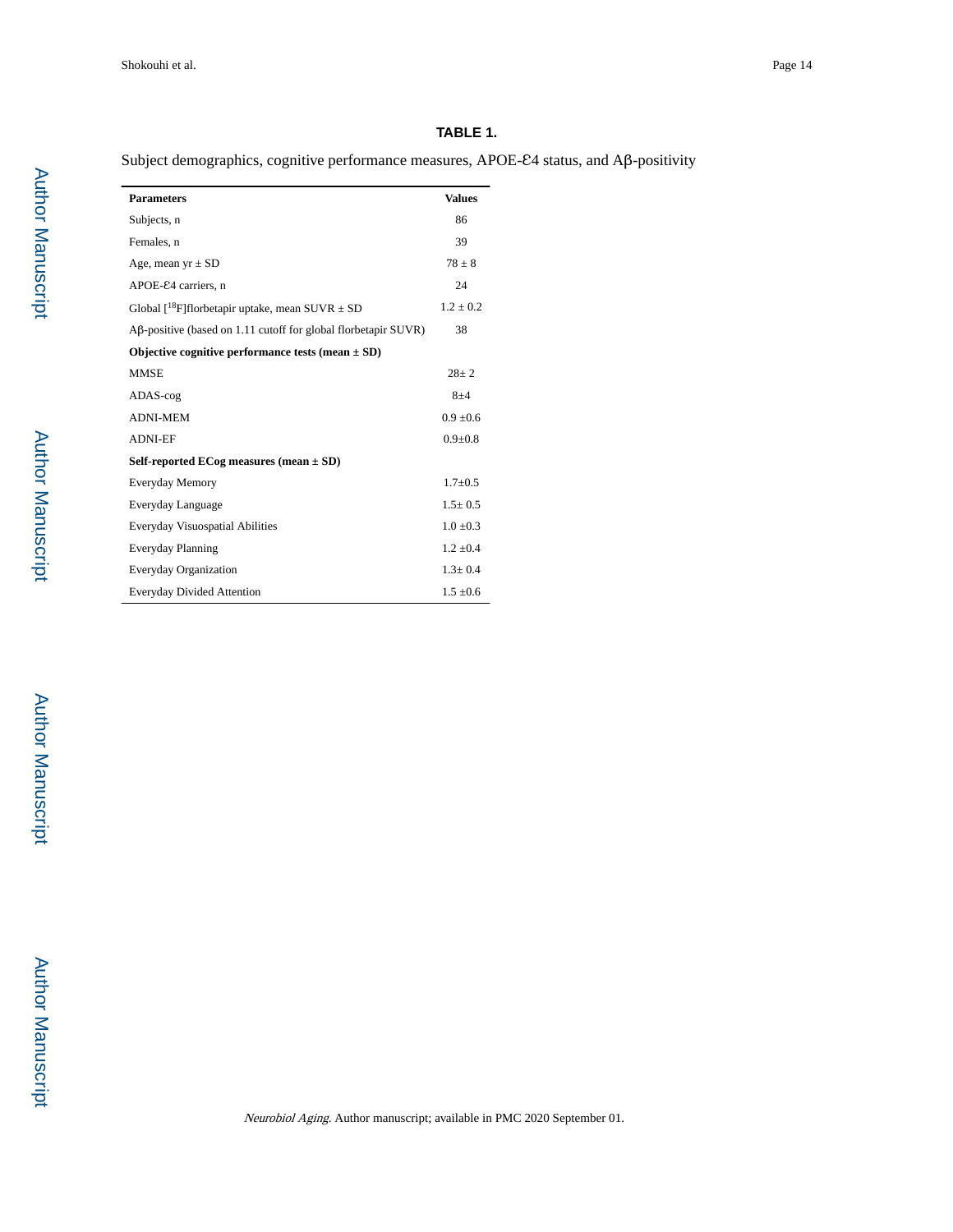## **Table 2.**

Associations of regional [<sup>18</sup>F]flortaucipir SUVR values with objective cognitive performance measures and self-reported ECog measures. All associations included age, gender, and APOE-£4 status as covariates.

|                                      | Outcome                      | <b>Predictor: Regional flortaucipir SUVR</b> | β       | <b>SE</b> | P-value             | $\mathbb{R}^2$ |
|--------------------------------------|------------------------------|----------------------------------------------|---------|-----------|---------------------|----------------|
|                                      | <b>MMSE</b>                  | Braak I                                      |         | 1.45      | $0.008*$            | 0.20           |
|                                      |                              | Braak III-IV                                 | $-4.7$  | 1.93      | 0.018               | 0.18           |
|                                      |                              | Braak V-VI                                   | $-4.9$  | 2.67      | 0.07                | 0.15           |
|                                      | ADAS_cog                     | Braak I                                      | 4.70    | 3.14      | 0.14                | 0.22           |
|                                      |                              | Braak III-IV                                 | 2.72    | 4.21      | 0.52                | 0.21           |
|                                      |                              | Braak V-VI                                   | 2.73    | 5.71      | 0.63                | 0.21           |
| <b>Objective Cognitive Measures</b>  | <b>ADNI-EF</b>               | Braak I                                      | $-1.08$ | 0.63      | 0.09 <sup>°</sup>   | 0.18           |
|                                      |                              | <b>Braak III-IV</b>                          | $-1.48$ | 0.83      | $0.08^{\degree}$    | 0.18           |
|                                      |                              | Braak V-VI                                   | $-1.90$ | 1.13      | 0.10                | 0.18           |
|                                      | <b>ADNI-MEM</b>              | Braak I                                      | $-0.38$ | 0.52      | 0.45                | 0.16           |
|                                      |                              | <b>Braak III-IV</b>                          | $-0.23$ | 0.68      | 0.73                | 0.16           |
|                                      |                              | <b>Braak V-VI</b>                            | $-0.95$ | 0.92      | 0.31                | 0.17           |
|                                      | <b>Everyday Memory</b>       | Braak I                                      | 0.63    | 0.43      | 0.14                | 0.16           |
|                                      |                              | <b>Braak III-IV</b>                          | 0.42    | 0.57      | 0.46                | 0.14           |
|                                      |                              | Braak V-VI                                   | 0.69    | 0.77      | 0.37                | 0.15           |
|                                      | <b>Everyday Language</b>     | Braak I                                      | 0.36    | 0.44      | 0.42                | 0.11           |
|                                      |                              | <b>Braak III-IV</b>                          | 0.33    | 0.59      | 0.58                | 0.10           |
|                                      |                              | Braak V-VI                                   | 0.58    | 0.79      | 0.47                | 0.11           |
| <b>Subjective Cognitive Measures</b> | <b>Everyday Visuospatial</b> | Braak I                                      | 0.43    | 0.26      | 0.09                | 0.11           |
|                                      |                              | <b>Braak III-IV</b>                          | 0.25    | 0.34      | 0.47                | 0.09           |
|                                      |                              | Braak V-VI                                   | 0.45    | 0.46      | 0.33                | 0.10           |
|                                      | <b>Everyday Planning</b>     | Braak I                                      | 0.78    | 0.30      | $0.011*$            | 0.19           |
|                                      |                              | <b>Braak III-IV</b>                          | 0.76    | 0.41      | 0.07                | 0.15           |
|                                      |                              | Braak V-VI                                   | 1.30    | 0.54      | 0.018               | 0.17           |
|                                      | <b>Everyday Organization</b> | Braak I                                      | 0.64    | 0.34      | $0.06$ <sup>*</sup> | 0.08           |
|                                      |                              | <b>Braak III-IV</b>                          | 0.47    | 0.46      | 0.30                | 0.05           |
|                                      |                              | Braak V-VI                                   | 0.47    | 0.62      | 0.45                | 0.04           |
|                                      | <b>Everyday Divided</b>      | Braak I                                      | $-0.07$ | 0.49      | 0.89                | 0.11           |
|                                      | <b>Attention</b>             | <b>Braak III-IV</b>                          | 0.11    | 0.66      | 0.86                | 0.11           |
|                                      |                              | Braak V-VI                                   | 0.52    | 0.89      | 0.56                | 0.12           |

Significance codes (Bonferroni-adjusted P-value 0.05/3= 0.016): 0

'\*' 0.016

- $\begin{array}{c} \n \cdot \\
0.1\n \end{array}$
- 
- $\cdot \frac{1}{1}$

 Author Manuscript **Author Manuscript**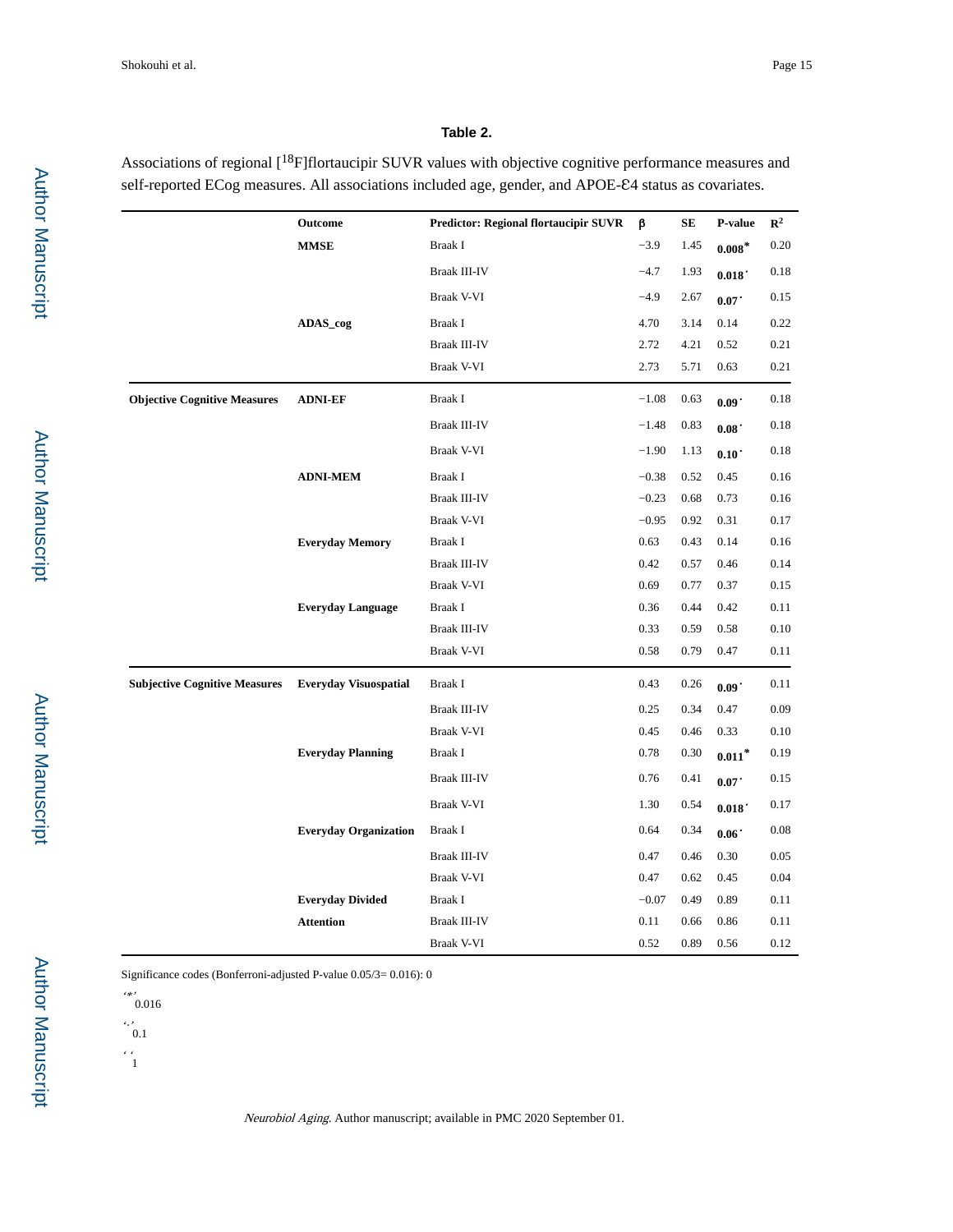## **TABLE 3.**

Associations of regional tau accumulation with objective cognitive performance measures and self-reported ECog (age, sex, and APOE-£4 status included as covariates).

|                 | Outcome                      | <b>Predictor: Regional</b> | β        | SЕ   | P-value               | $\mathbb{R}^2$ |
|-----------------|------------------------------|----------------------------|----------|------|-----------------------|----------------|
|                 |                              | florbetapir SUVR           |          |      |                       |                |
|                 | <b>MMSE</b>                  | Parietal                   | $-4.45$  | 0.91 | ${<}0.0001*$          | 0.33           |
|                 |                              | Frontal                    | $-3.95$  | 0.99 | $0.0001*$             | 0.27           |
|                 |                              | Temporal                   | $-4.25$  | 1.15 | $0.0004*$             | 0.25           |
|                 |                              | Cingulate                  | $-3.69$  | 1.00 | $0.0004*$             | 0.25           |
|                 | ADAS cog                     | Parietal                   | 7.57     | 2.02 | $0.0003*$             | 0.33           |
| Objective       |                              | Frontal                    | 7.58     | 2.10 | $0.0005*$             | 0.32           |
| Cognitive       |                              | Temporal                   | 8.49     | 2.42 | $0.0007*$             | 0.32           |
| <b>Measures</b> |                              | Cingulate                  | 6.95     | 2.14 | $0.002*$              | 0.30           |
|                 | <b>ADNI-EF</b>               | Parietal                   | $-0.96$  | 0.43 | 0.027                 | 0.20           |
|                 |                              | Frontal                    | $-1.08$  | 0.44 | 0.016                 | 0.21           |
|                 |                              | Temporal                   | $-0.93$  | 0.51 | 0.07                  | 0.18           |
|                 |                              | Cingulate                  | $-0.90$  | 0.45 | 0.05                  | 0.19           |
|                 | <b>ADNI-MEM</b>              | Parietal                   | $-0.74$  | 0.35 | 0.03                  | 0.21           |
|                 |                              | Frontal                    | $-0.80$  | 0.36 | 0.03                  | 0.21           |
|                 |                              | Temporal                   | $-0.85$  | 0.42 | 0.04                  | 0.20           |
|                 |                              | Cingulate                  | $-0.68$  | 0.36 | 0.06                  | 0.19           |
|                 | <b>Everyday Memory</b>       | Parietal                   | 0.73     | 0.29 | 0.0126'               | 0.21           |
|                 |                              | Frontal                    | 0.76     | 0.29 | $0.0125$ <sup>*</sup> | 0.21           |
|                 |                              | Temporal                   | 0.78     | 0.34 | 0.026                 | 0.19           |
|                 |                              | Cingulate                  | 0.74     | 0.30 | 0.016                 | 0.20           |
|                 | <b>Everyday Language</b>     | Parietal                   | 0.51     | 0.30 | 0.098 <sup>°</sup>    | 0.13           |
|                 |                              | Frontal                    | 0.49     | 0.31 | 0.12                  | 0.13           |
|                 |                              | Temporal                   | 0.59     | 0.36 | 0.11                  | 0.13           |
|                 |                              | Cingulate                  | 0.44     | 0.32 | 0.17                  | 0.12           |
| Subjective      | <b>Everyday Visuospatial</b> | Parietal                   | 0.27     | 0.18 | 0.13                  | 0.11           |
| Cognitive       |                              | Frontal                    | 0.33     | 0.18 | 0.07                  | 0.12           |
| <b>Measures</b> |                              | Temporal                   | 0.25     | 0.21 | 0.24                  | 0.10           |
|                 |                              | Cingulate                  | 0.29     | 0.19 | 0.12                  | 0.11           |
|                 | <b>Everyday Planning</b>     | Parietal                   | 0.17     | 0.21 | 0.43                  | 0.11           |
|                 |                              | Frontal                    | 0.13     | 0.22 | $0.57\,$              | 0.11           |
|                 |                              | Temporal                   | 0.08     | 0.26 | 0.77                  | 0.10           |
|                 |                              | Cingulate                  | $0.11\,$ | 0.22 | 0.61                  | 0.11           |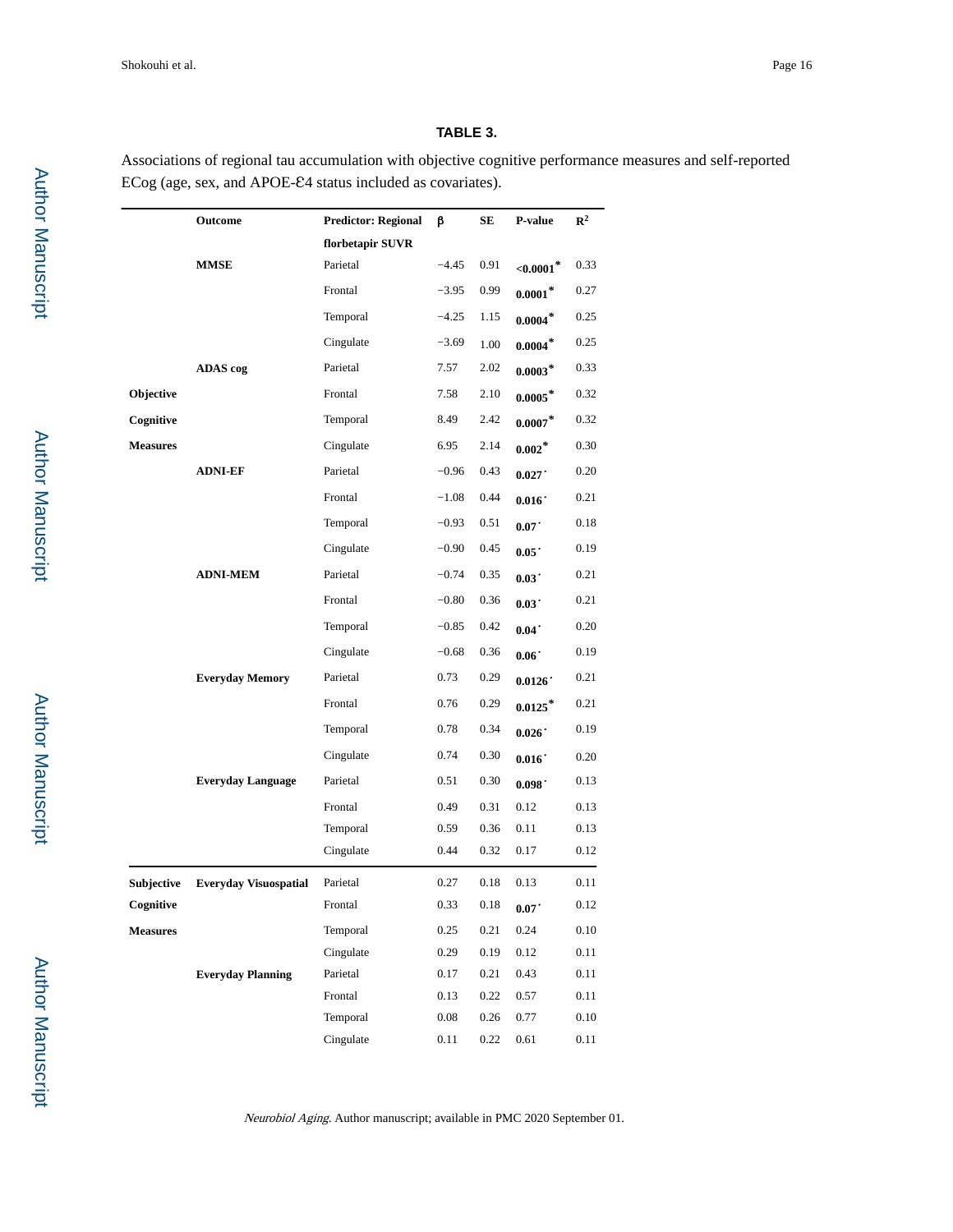| <b>Outcome</b>          | <b>Predictor: Regional</b> | β    | SE   | <b>P-value</b> | $\mathbb{R}^2$ |
|-------------------------|----------------------------|------|------|----------------|----------------|
|                         | florbetapir SUVR           |      |      |                |                |
| Everyday                | Parietal                   | 0.65 | 0.22 | $0.006*$       | 0.13           |
| Organization            | Frontal                    | 0.65 | 0.24 | $0.008*$       | 0.12           |
|                         | Temporal                   | 0.74 | 0.27 | $0.008*$       | 0.12           |
|                         | Cingulate                  | 0.67 | 0.23 | $0.007*$       | 0.13           |
| <b>Everyday Divided</b> | Parietal                   | 0.05 | 0.34 | 0.86           | 0.11           |
| <b>Attention</b>        | Frontal                    | 0.07 | 0.34 | 0.85           | 0.11           |
|                         | Temporal                   | 0.04 | 0.41 | 0.91           | 0.11           |
|                         | Cingulate                  | 0.05 | 0.35 | 0.89           | 0.11           |

Significance codes (Bonferroni-adjusted P-value 0.05/4= 0.0125): 0

'\*' 0.0125



 $\cdot \frac{1}{1}$